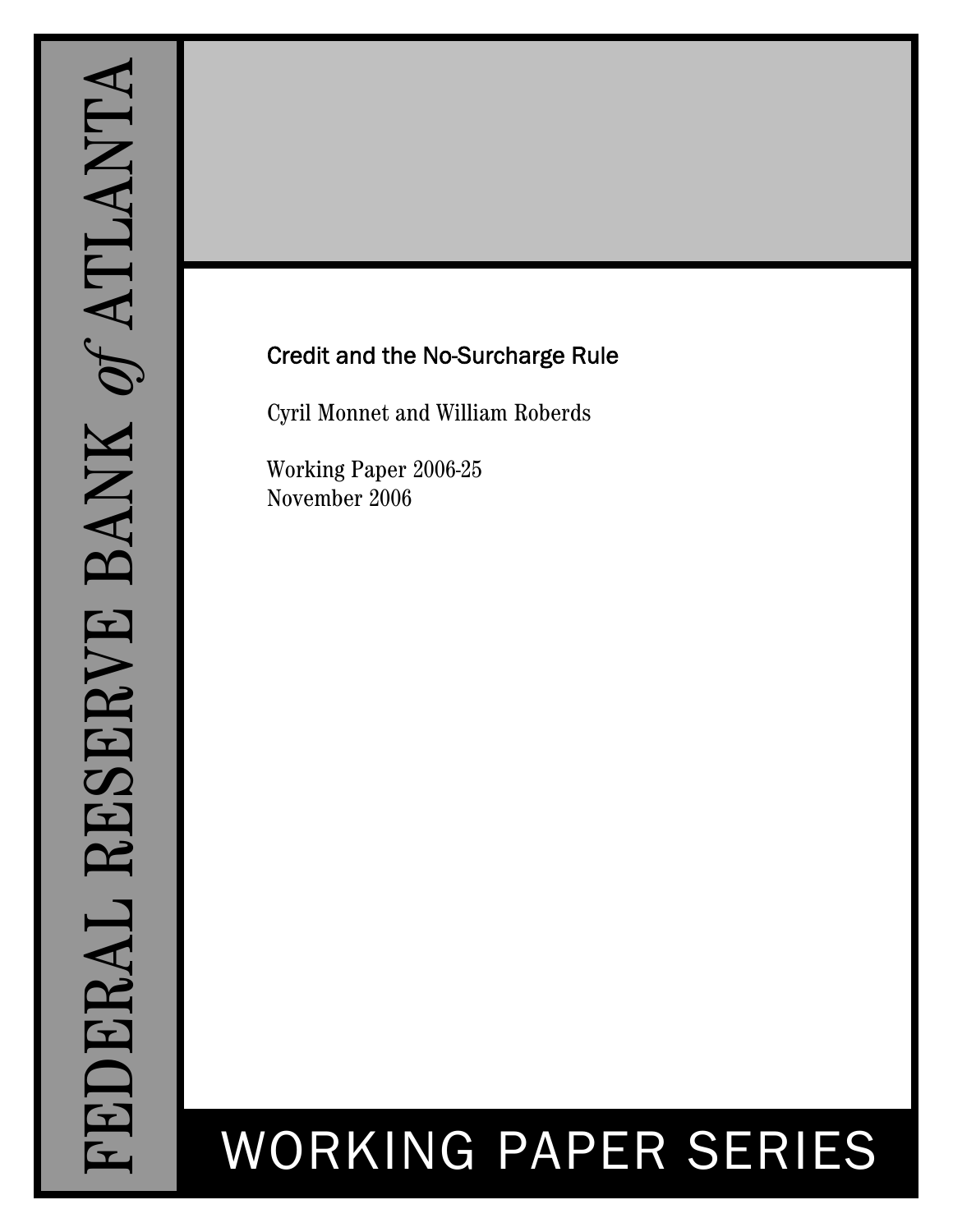## Credit and the No-Surcharge Rule

Cyril Monnet and William Roberds

Working Paper 2006-25 November 2006

Abstract: A controversial aspect of payment cards has been the "no-surcharge rule." This rule, which is part of the contract between the card provider and a merchant, states that the merchant cannot charge a customer who pays by card more than a customer who pays by cash. In this paper we consider the design of an optimal card-based payment system when cash is available as an alternative means of payment. We find that a version of the no-surcharge rule emerges as a natural and advantageous feature of such a system.

JEL classification: D830, E420

Key words: no surcharge, credit cards, payments, money, search

The views expressed here are the authors' and not necessarily those of the European Central Bank, the Federal Reserve Bank of Atlanta, or the Federal Reserve System. Any remaining errors are the authors' responsibility.

Please address questions regarding content to Cyril Monnet, DG-Research, European Central Bank, cyril.monnet@ecb.int, or William Roberds (contact author), Research Economist and Policy Adviser, Research Department, Federal Reserve Bank of Atlanta, 1000 Peachtree Street, N.E., Atlanta, GA 30309-4470, 404-498-8970, william.roberds@atl.frb.org.

Federal Reserve Bank of Atlanta working papers, including revised versions, are available on the Atlanta Fed's Web site at www.frbatlanta.org. Click "Publications" and then "Working Papers." Use the WebScriber Service (at www.frbatlanta.org) to receive e-mail notifications about new papers.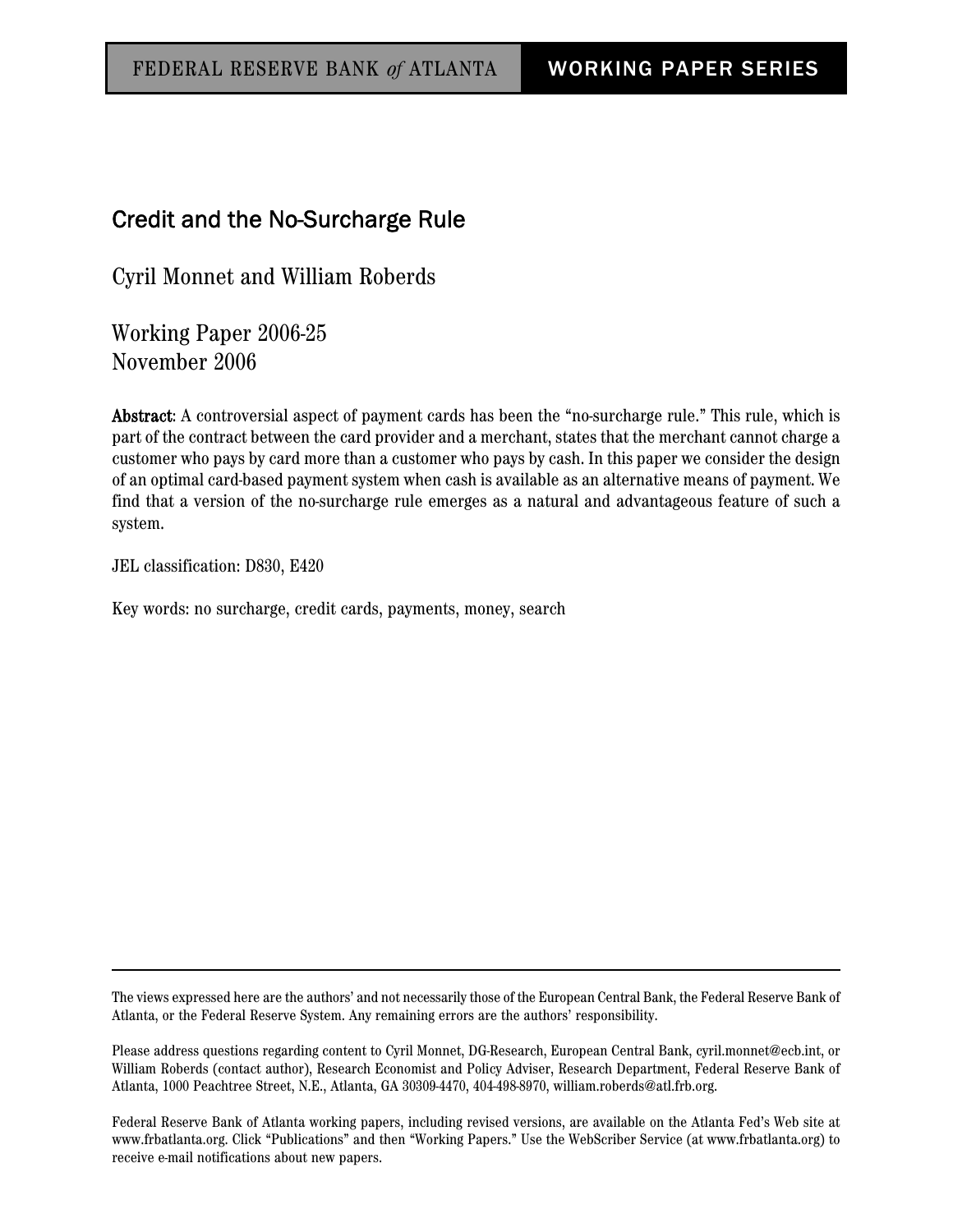## 1 Introduction

Even the most casual observer will have noticed that money is being displaced by memory. Transactions that were once only conducted only with cash-purchases of groceries, fast food meals, movies, taxi rides, etc.—are increasingly made using credit cards, debit cards, and various other payment methods that electronically link buyers to their payment histories.<sup>1</sup>

A commonly cited explanation for this phenomenon is the ongoing improvement in information technology. As the cost of storing, transmitting, and authenticating data falls, so the thinking goes, payment systems based on electronic accounts become more attractive relative to cash. This explanation is in accordance with accepted monetary theory (Kocherlakota 1998), which views cash as a second-best proxy for credit when the latter is too costly or simply unavailable.

A practical difficulty with this argument, however, is that in many instances the cost of making a cash transaction remains noticeably lower than any other type of payment. The cost of simply handing over a banknote, after all, is still virtually zero, and the burden imposed by inflation has fallen drastically over the past two decades. Systematic studies, taking into account the costs of safekeeping, trips to the bank, etc. place the merchant's cost of a typical cash transaction in the U.S. at about \$.10. By contrast, the average merchant cost of a debit card transaction is in the range of \$.34, and the typical credit card transaction costs a merchant in excess of \$.70.<sup>2</sup> A recent study by Garcia-Swartz, Hahn, and Layne-Farrar (2006) attempts to measure the costs of various payment methods to all parties involved. It argues that card payments are more competitive with cash, once buyers' "implicit cost" of using cash-

<sup>&</sup>lt;sup>1</sup> Aggregate statistics collected by the Bank for International Settlements (Committee on Payment and Settlement Systems, 2006) show that the volume and value of card-based payments has sharply accelerated over the past ten years in all developed countries. This trend is also apparent in U.S. household survey data (Klee 2006) and recent Federal Reserve surveys (Gerdes at al. 2005). While these numbers do not track cash payments, a 2005 survey conducted by Visa, cited in Garcia-Swartz, Hahn, and Layne-Farrar (2006) indicates a dropoff in the use of cash in the U.S. over the past decade.

<sup>2</sup>Figures are from an oft-cited 2001 Food Marketing Institute survey; see Humphrey et al. (2003).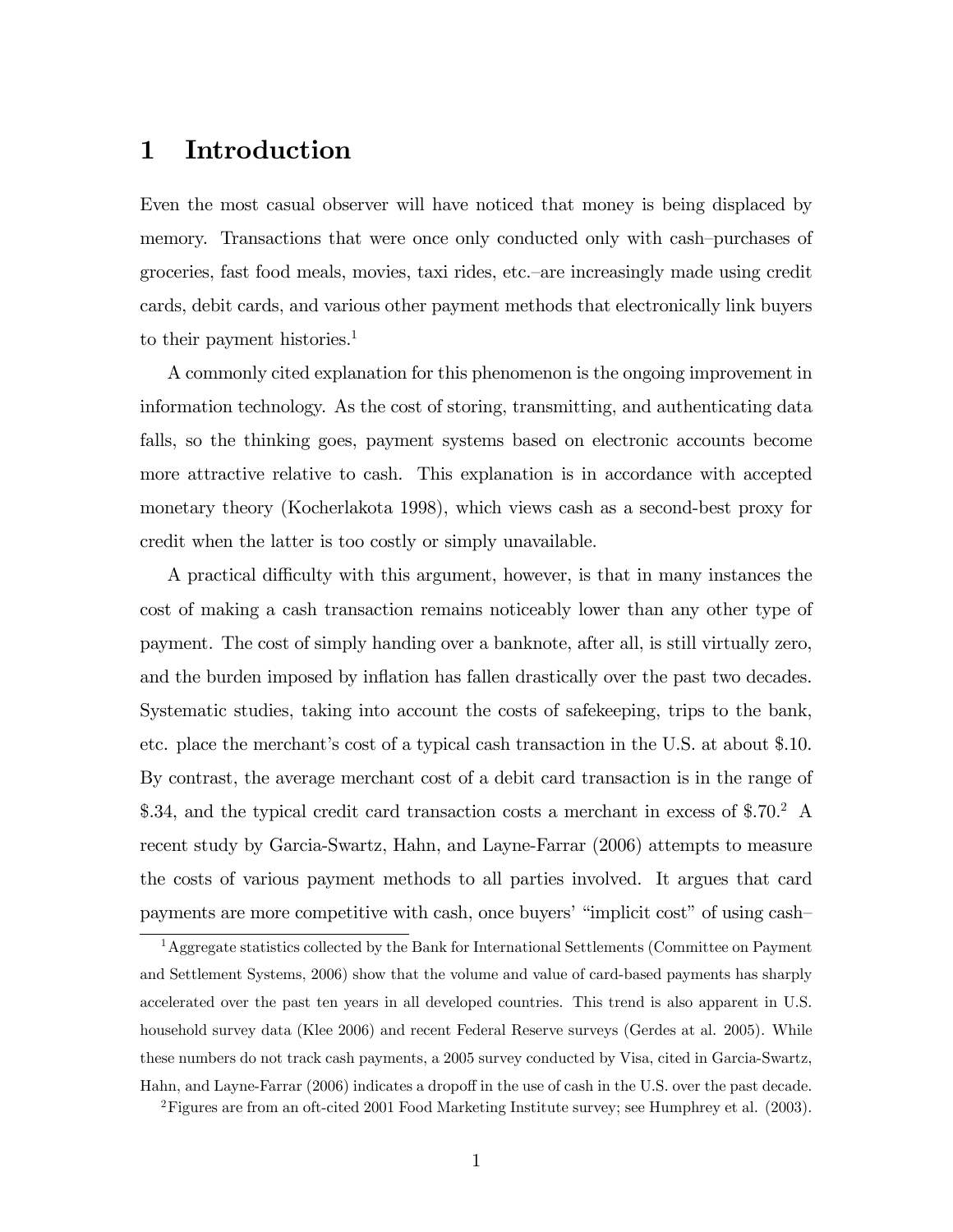especially the "shoe-leather" cost of visiting an ATM, estimated at more than  $\$$ .28 per transaction–is taken into account. As this last number is necessarily somewhat imprecise (for example cash can circulate in ways that are not easily observable by econometricians), we would still argue that cash remains the cheapest way to pay in many situations.

The dominant component of the cost of a card payment is the *merchant fee* (a.k.a. "merchant discount") paid by a seller of goods or services to the card company. In the U.S. this fee averages about  $2\%$  of the purchase amount.<sup>3</sup> Usually this fee is not paid explicitly by the buyer, but is instead deducted from the merchant's payment by the card provider, and the buyer pays the same price as he would have using cash. Payment card providers reinforce this practice with a contractual provision known as a no-surcharge rule (NSR, a.k.a. "no-discrimination rule") that prohibits merchants from assessing a fee on customers who wish to pay with their credit or debit card.<sup>4</sup>

The no-surcharge rule has been extremely controversial, and has been banned in some countries (e.g., Australia; see Lowe 2005) as a form of collusive price-fixing. Critics of NSR have argued that it inefficiently encourages the use of more costly forms of payment (credit cards) to less costly (cash), leading to what the Governor of the Reserve Bank of Australia has termed a "Gresham's Law of Payments" (Macfarlane  $2005$ ).<sup>5</sup>

Against the cost disadvantages must be set the benefits of card payment: certainly in the case of credit cards at least, paying by card allows buyers to tap into their credit lines in a convenient and straightforward way. But this argument does not apply in the case of debit cards or credit cards that are paid off every month. "Paybacks"

<sup>3</sup>Average merchant fees on credit card transactions in 2005 were 2.19% for MasterCard and Visa, 2.41% for American Express, and 1.76% for Discover (Nilson Report, Issue 862, 2006).

 $4$ Under U.S. law consumers are still entitled to negotiate discounts if they offer cash. Such discounts are rarely offered for routine purchases, however. In some other countries even this practice is prohibited.

<sup>&</sup>lt;sup>5</sup>See Chakravorti and To (1999) for a formal presentation of this idea. Lowe (2005) notes that surcharging for card use is still uncommon in Australia, despite the regulatory removal of NSR.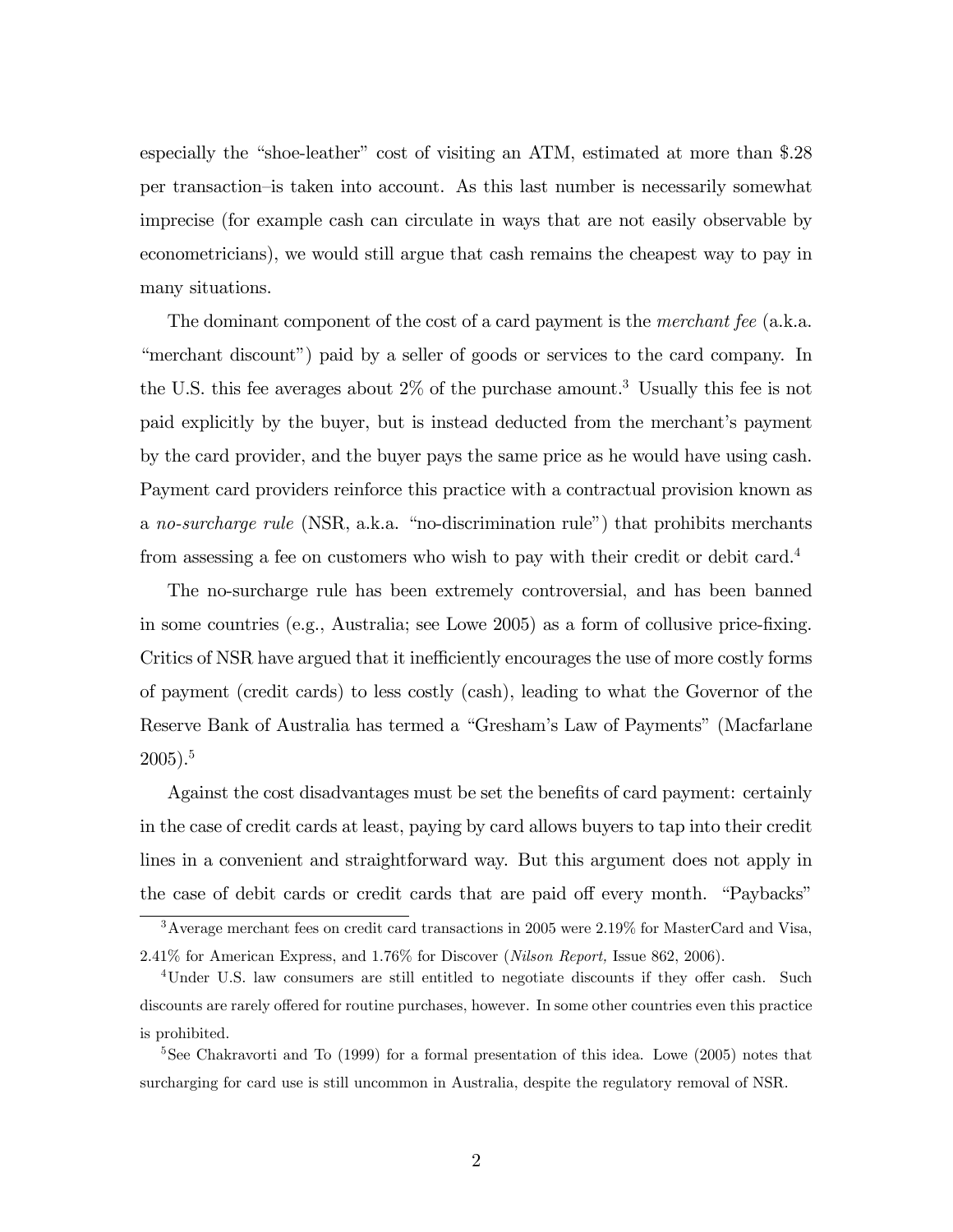to card use, in the form of frequent áyer miles, cash-back, or other rewards, further increase buyers incentives to use cards, but paybacks do not explain why still-cheaper cash is not preferred.

Of course, the Coase Theorem would predict that the NSR is irrelevant, as long as all parties to a transaction are able to contract around it. Papers in the industrial organization literature, such as Rochet and Tirole (2002), contend that the Coase Theorem can fail in a payments environment, due to an asymmetry in market power between merchants and consumers.<sup>6</sup> Absent a no-surcharge rule, it is argued, monopolistic merchants may inefficiently shift the costs of a card payment system to consumers, leading to the underprovision of credit and welfare losses.

Below, we abstract from industrial organization issues and instead focus on other frictions that could cause the NSR to matter and the Coase Theorem to fail. These are the standard frictions that give rise to the use of payment systems: time mismatches of agents' trading demands, private information about agents' preferences, and limited enforcement of their pledges to repay. As in actual payment situations, the term "limited enforcement" incorporates both the potential anonymity of buyers and sellers, and, once identification has occurred, a limited ability to apply penalties when an agent defaults.

Next we introduce a transactions technology, which, at a cost, allows for relaxation of these frictions. This technology, which we interpret as a credit-card payment system, must compete with an alternative payments technology in the form of cash. To make cash as attractive as possible, we assume it is uncounterfeitable, not subject to theft, can transferred for free, and that it bears little or no ináation tax. We then consider how a planner would structure an optimal credit card system when cash is available, and Önd that a version of the no-surcharge rule can emerge as an advantageous feature of such a system.

The intuition behind this result is simple. In our environment, agents early in  ${}^{6}$ For surveys of the extensive I/O literature on card payments see Chakravorti (2003), Hunt (2003), Rochet and Tirole (2004), Evans and Schmalensee (2005), and Rochet and Tirole (2006).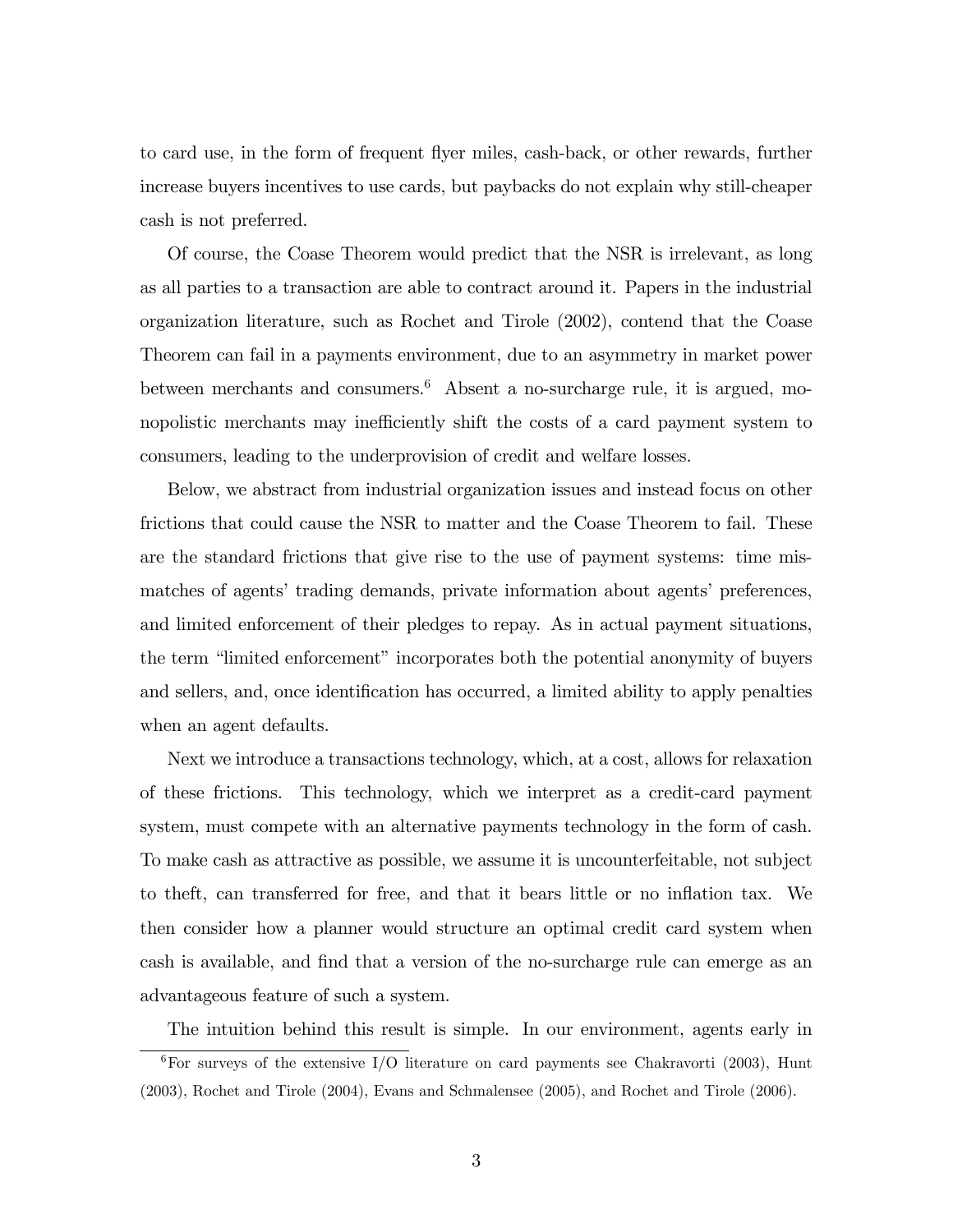their life-cycle always need credit, whereas older agents never do. For young agents to access credit, they must forsake the anonymity associated with cash payment and join the credit-card payment system. But young agentsíparticipation in this system is pointless, unless a sufficiently large number of older agents also agree to take part. A no-surcharge rule promotes ongoing participation in credit arrangements by, in effect, taxing the use of cash. Thus, in our model, the use of credit card system has both a private and social benefit, and a no-surcharge rule allows agents to internalize the effects of their participation.

This result should be cast in a proper light. Since our analysis pertains to the design of an ideal card payment system, it renders no verdict on pricing structures in existing card payment systems. Rather, it shows how the oft-discussed "network" benefits" of card payments can arise in a general-equilibrium world, and how an absence of surcharges can be instrumental in the capture of these benefits.

#### 2 The Environment

**Modeling choices.** Evaluation of NSR obviously requires an environment where agents may pay either with cash or with a card To provide some minimal degree of verisimilitude, credit cards in particular should incorporate both a "credit" or recordkeeping function and a "payment" function-identification of otherwise anonymous transactors (Kahn and Roberds 2005). That is, the credit cards in the model should, just as with actual credit cards, serve the dual purpose of recording agents' agents transaction histories and correlating transactors with histories.

Versimilitude also requires that credit card debt be subject to some stringent limitations on enforcement. Credit card debt is rarely collateralized and by its nature somewhat risky. While most credit card debt is eventually paid off (default rates average about 4 percent in the U.S.), very little of the defaulted debt is ever collected.<sup>7</sup>

<sup>&</sup>lt;sup>7</sup>For example, in 2005, MasterCard and Visa were only able to collect about 9 percent of defaulted credit card balances (Nilson Report Issue 851, 2006).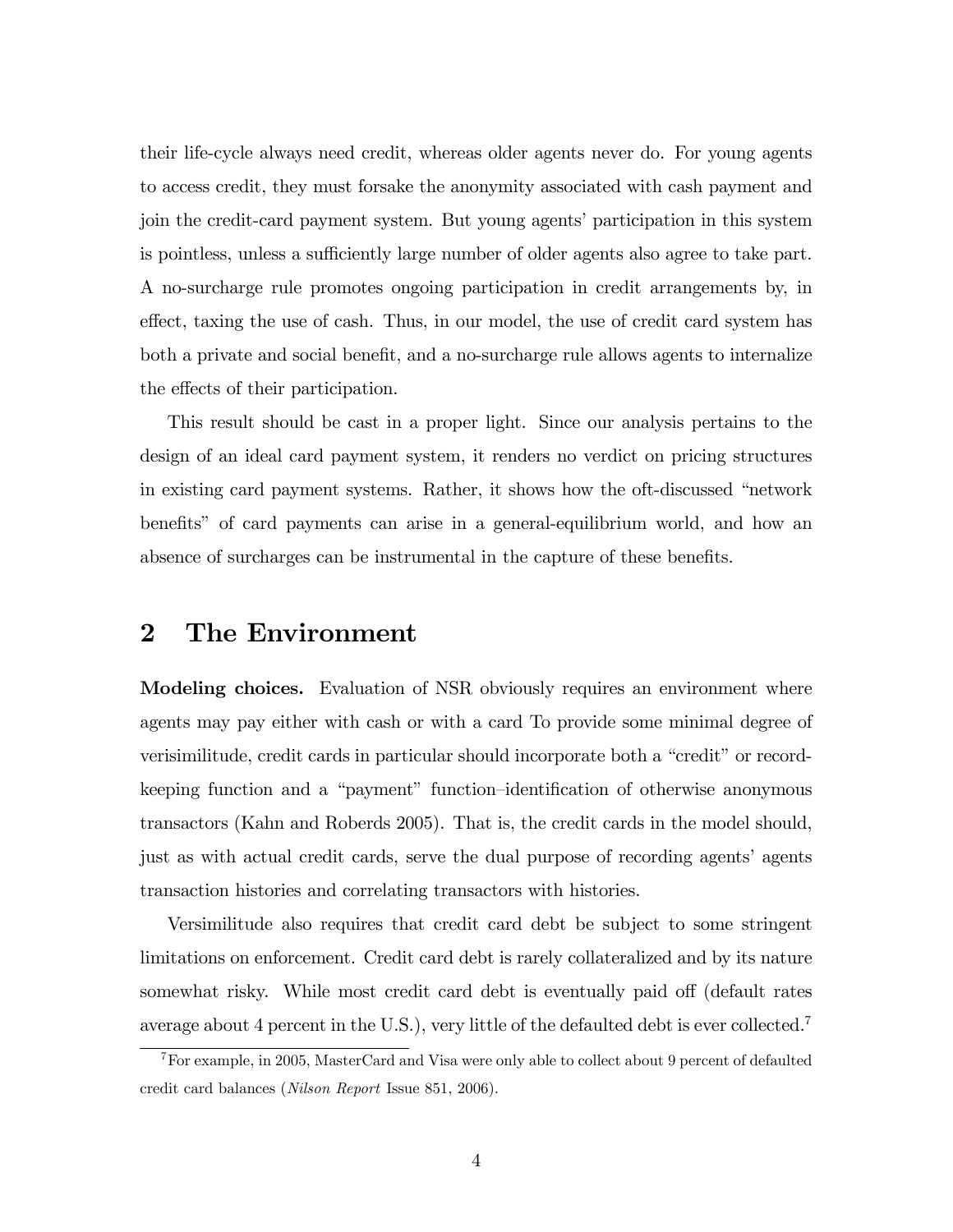The need to incorporate limited enforcement sets our analysis off from standard cashgood/credit-good approaches in the macro literature, e.g., Lacker and Schreft (1996), where this friction does not arise.

The Lagos-Wright (2005) model is an attractive starting point for our study of the NSR, since it provides a model of anonymous exchange where agents can hold arbitrary money balances. Berentsen, Camera and Waller (forthcoming) have shown how the Lagos-Wright environment can be modified to incorporate uncollateralized credit, and our analysis will follow their setup in many respects.

For the purposes of our analysis, an undesirable feature of Berentsen, Camera, and Waller model is that credit is not needed to implement optimal allocations when monetary policy follows the Friedman rule. This feature, common to many money models with infinite-lived agents, places sharp limits on the role of credit.<sup>8</sup> Following Freeman's (1996) celebrated model of payments, we therefore modify their model to allow for overlapping generations, where agents' preferences, endowments, and trading opportunities follow a very simple life cycle. For this type of model, monetary exchange under the Friedman rule does not automatically deliver optimal allocations (Bhattacharya, Haslag, and Russell 2005), potentially creating a demand for credit/payment arrangements such as credit cards.

Finally, to keep track of surcharges it is important that someone will always use cash. To this end our setup includes a group of infinite-lived agents who, by assumption, are excluded from making use of credit arrangements.

**Agents, Preferences, and technology.** Time  $t = 0, 1, \dots$ , is infinite and discrete. The economy consists of a  $[0,1]$  continuum of agents. A small group (measure zero) of these agents live forever and discount the future at rate  $\delta$ . All other agents have finite lives, and die each period with probability  $1 - \delta$ . A group of agents with measure  $1 - \delta$  is also born during each period, so that the size of the population

<sup>&</sup>lt;sup>8</sup>In such models the operational distinction between money and credit is not always obvious; as described in Kocherlakota (1998) and many other papers, money can function as a sort of portable credit balance.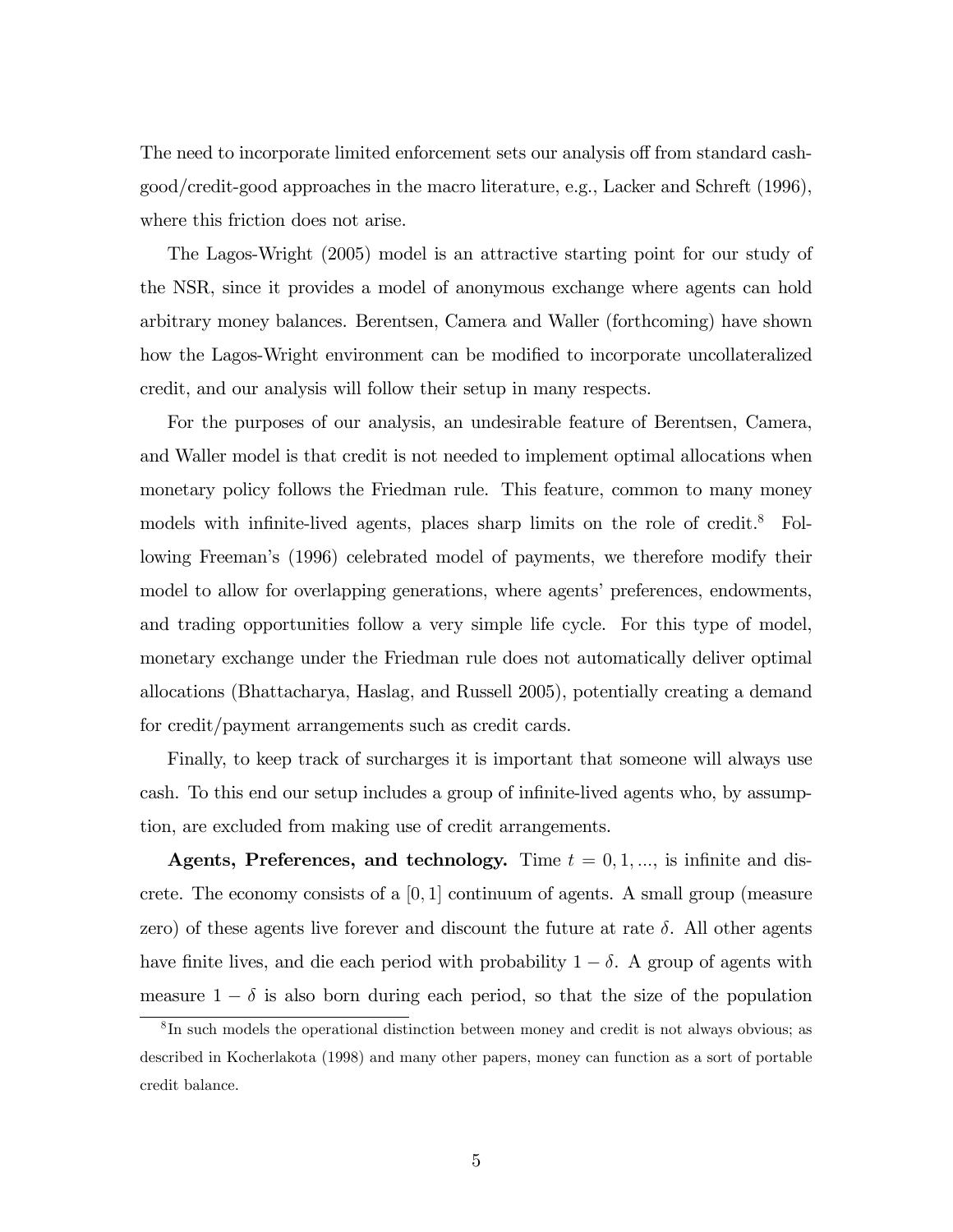does not change from period to period. Associated with each agent is a unique fixed quantity that we will call his "identity."<sup>9</sup>

Agents produce and consume two types of nonstorable goods: a specialized good and a numeraire good. Utility (disutility) of consumption (production) of the numeraire good is linear. Consumption of the numeraire good is denoted as the negative of "hours worked"  $h$ .

There is a linear cost  $-q_s$  of producing  $q_s$  units of the specialized good. All agents enjoy utility  $u(q)$  when they consume q units of the specialized good, where  $u'(q) > 0$ ,  $u''(q) < 0, u'(0) = \infty \text{ and } \lim_{q \to \infty} u'(q) = 0.$ 

Trading stages. Each period has two sub-periods, each with its own market. Markets in both sub-periods are Walrasian in the sense that no agent has market power. The nature of trading is quite different in the two subperiods, however.

In the first subperiod, the numeraire good is exchanged and a trader's identity can be verified by other agents at zero cost, should the agent decide to make his identity available. We call this stage the settlement stage. At the end of the settlement stage a randomly selected proportion  $1 - \delta$  of the finite-lived agents die and are replaced by young agents. Upon reaching their second settlement period, finite-lived agents become inherently indistinguishable from other agents and are referred to as "adults."

In the second sub-period, the trading stage, the specialized good is exchanged in incomplete anonymity." This means that in this stage, agents are unrecognizable to one another, absent the application of some costly identifying technology (discussed in detail below). Application of this technology allows an agent's identity to be determined with perfect accuracy; however agents again always decide whether they want to be identified and may remain anonymous if they so prefer.

Within the trading stage, a proportion  $a \in (0,1)$  of the population has the opportunity to actively engage in trade. Of these, a randomly selected proportion  $1-n$ have the desire to consume specialized goods produced by others; otherwise they be-

 $9$ Alternatively, an agent's identity could be thought of as his "location," although our model does not rely on geographical dispersion.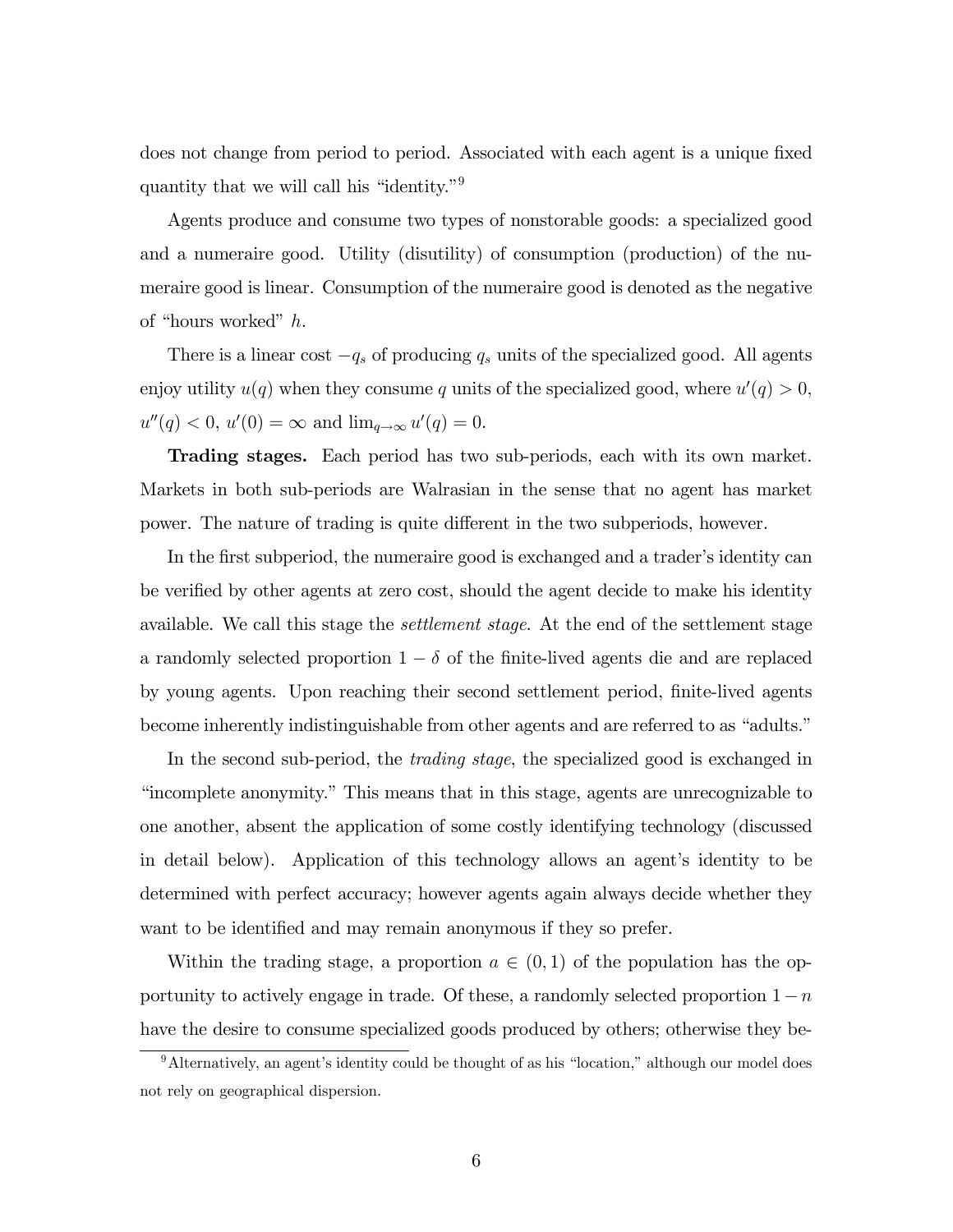come potential producers with probability  $n \in (0, 1)$ . The remaining proportion  $1-a$ of the population are inactive, meaning that during this stage they have neither the desire to consume nor the opportunity to produce. A consumer's trading-stage state (buyer, seller, inactive) is private information. The timing of events within a period is summarized in the following table.

Table 1: Events within a period

1. Settlement stage

1a. Agents produce, trade, and consume numeraire good

1b.  $1 - \delta$  adult agents die and are replaced by young agents

- 2. Trading stage
- 2a. Agents learn if they are consumers, producers, or inactive
- 2b. Buyers and sellers trade specialized goods
- 2c. Buyers consume specialized goods

Immortal agents have exactly the same utility, endowments, and trading opportunities as finite-lived agents, differing in the detail that they do not die. The population of immortal agents remains constant at some low (zero measure) level.

Allocations. In this economy, we will consider symmetric stationary feasible allocations. A stationary allocation is a vector  $(q, q_s, q^y, q_s^y, h_s, h_b, h_i)$ , where the superscript y denotes young agents (superscripts are omitted for adults).  $(h_s, h_b, h_i)$  are hours worked for an agent of type  $j$  when he was a seller (s), buyer (b), or inactive (i) in the previous trading stage. The allocation is feasible if

$$
(1 - \delta)[(1 - n)q^{y} - nq_s^{y}] + \delta[(1 - n)q - nq_s] = 0,
$$
  

$$
a(nh_s + (1 - n)h_b) + (1 - a)h_i = 0.
$$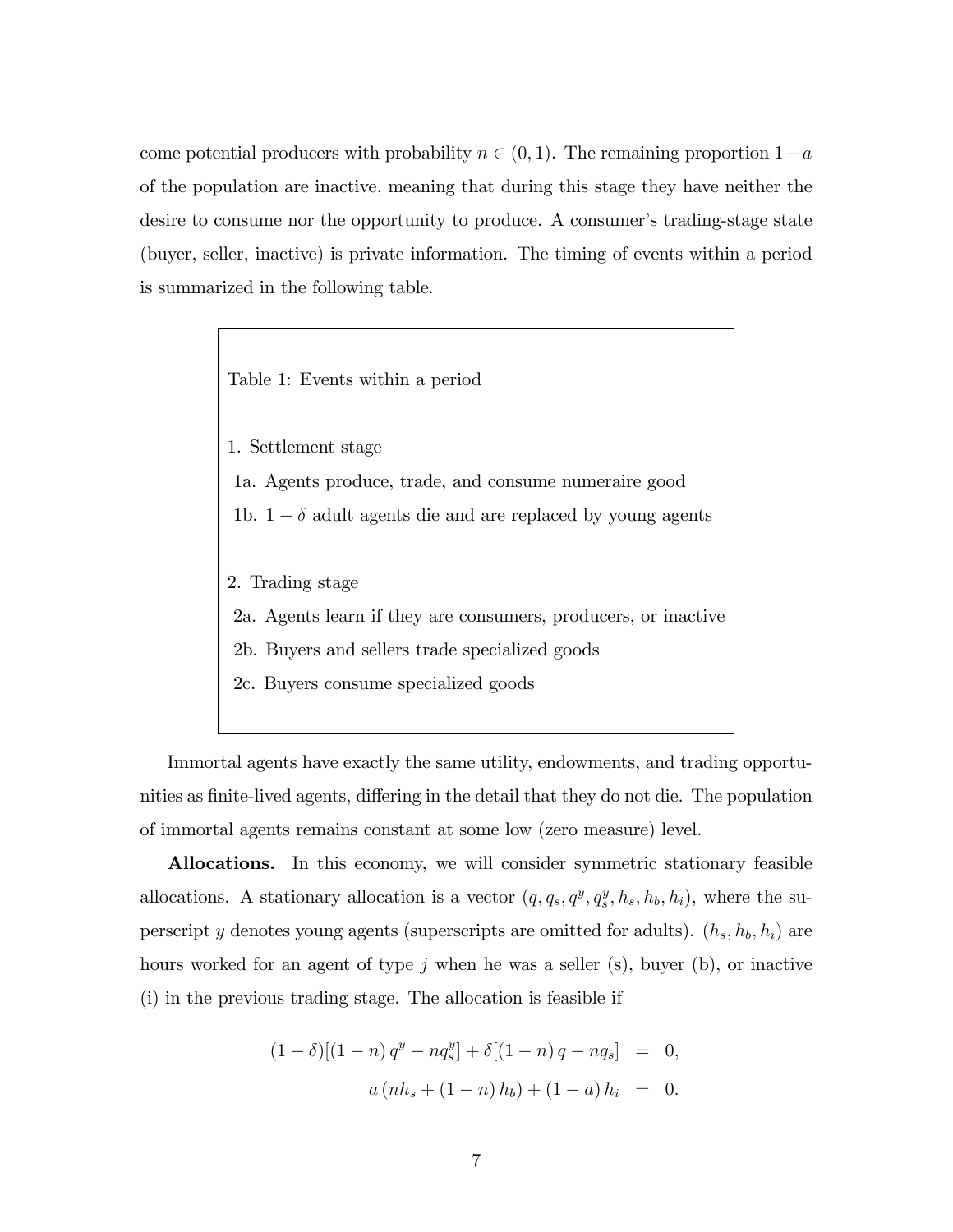The first equality is the market clearing condition for the specialized good in the trading stage. The second constraint is the market clearing condition for the numeraire good during the settlement stage.

#### 2.1 First best allocation

We begin by considering optimal allocations in the absence of information and enforcement constraints. The expected utility of a representative young agent just born, in his very first period of life, is

$$
W^y = a\{(1-n)[u(q^y) - h_b] - n(q_s^y - h_s)\} - (1-a)h_i.
$$

The expected utility of an adult at the start of a trading stage is likewise

$$
W = a\{(1-n)[u(q) - h_b] - n(q_s - h_s)\} - (1-a)h_i.
$$

We take the planner's objective function to be the maximization of the populationweighted sum of the agents' utility (ignoring the zero-measure group of immortal agents)

$$
\mathcal{W} = (1 - \delta) W^y + \delta W
$$

Using the market clearing conditions, this reduces to

$$
W = a\{(1 - \delta)(1 - n) [u(q^{y}) - q^{y}] - \delta(1 - n) [u(q) - q]\}
$$

Therefore a first best allocation is one that satisfies  $q^y = q = q^*$  where

$$
u'(q^*)=1.
$$

We will denote the first best allocation by  $q^*$ . In words, a first-best allocation requires that the utility of consuming an additional increment of the specialized good equals the cost of producing this increment, for almost all consumers, i.e., for both the young and adults.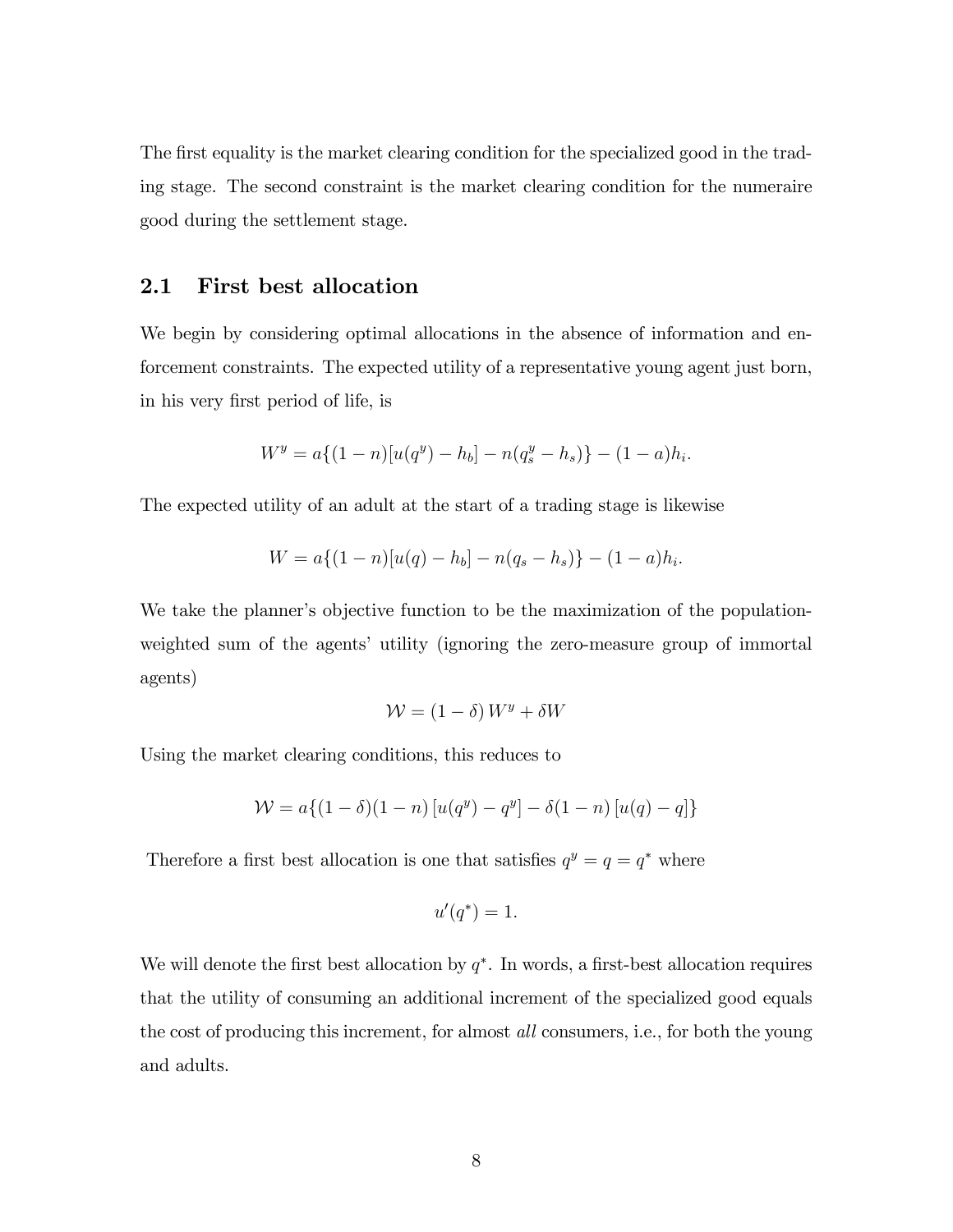## 3 The cash economy

As agents are not readily indentifiable during the trading stage, they need some type of recordkeeping in order to transact. In this section we consider the economy where only cash  $-$  the simplest form of recordkeeping  $-$  is available. Cash is uncounterfeitable and can be costlessly authenticated and transferred among agents. Agents may trade numeraire for cash during the settlement stage; cash so acquired can then be used for purchases during the trading stage.

Cash is provided by a central bank. Let  $M$  be the per capita supply of cash. A transfer of cash takes place at the beginning of the settlement stage. More precisely the central bank makes a lump sum transfer of  $\tau M$  to all (adult) agents in the settlement stage. A share  $(1 - \delta)$  of this transfer reverts to the central bank when some of the agents die. The central bank then redistributes it pro-rata to alive adults. Hence, alive adults get a transfer of  $\tau' M = [\tau + (1 - \delta)\tau/\delta] M$ . The net stock of money however grows as  $M_{+1} = (1 + \tau)M$ . We will concentrate the analysis on stationary monetary equilibria where  $\phi M = \phi_{-1} M_{-1}$ ,  $\phi$  being the real price of money in terms of numeraire. We will denote the growth rate of money  $M/M_{-1}$  by  $\gamma$ . Hence  $\gamma$  also equals  $\phi_{-1}/\phi$  and we have

$$
\gamma = 1 + \tau. \tag{1}
$$

Let  $V(m)$  denote the discounted lifetime utility of an adult when he enters the settlement stage holding m units of cash, while  $W(m)$  denotes the expected discounted lifetime utility from entering the trading stage with money holding m.  $V(m)$  is defined as

$$
V(m) = \max_{h,m+1} -h + \delta W(m+1)
$$
  
s.t.  $\phi m_{+1} = h + \phi m + \phi \tau' M$ .

The first-order and envelope conditions give

$$
\delta W'(m_{+1}) = \phi, \qquad V'(m) = \phi. \tag{2}
$$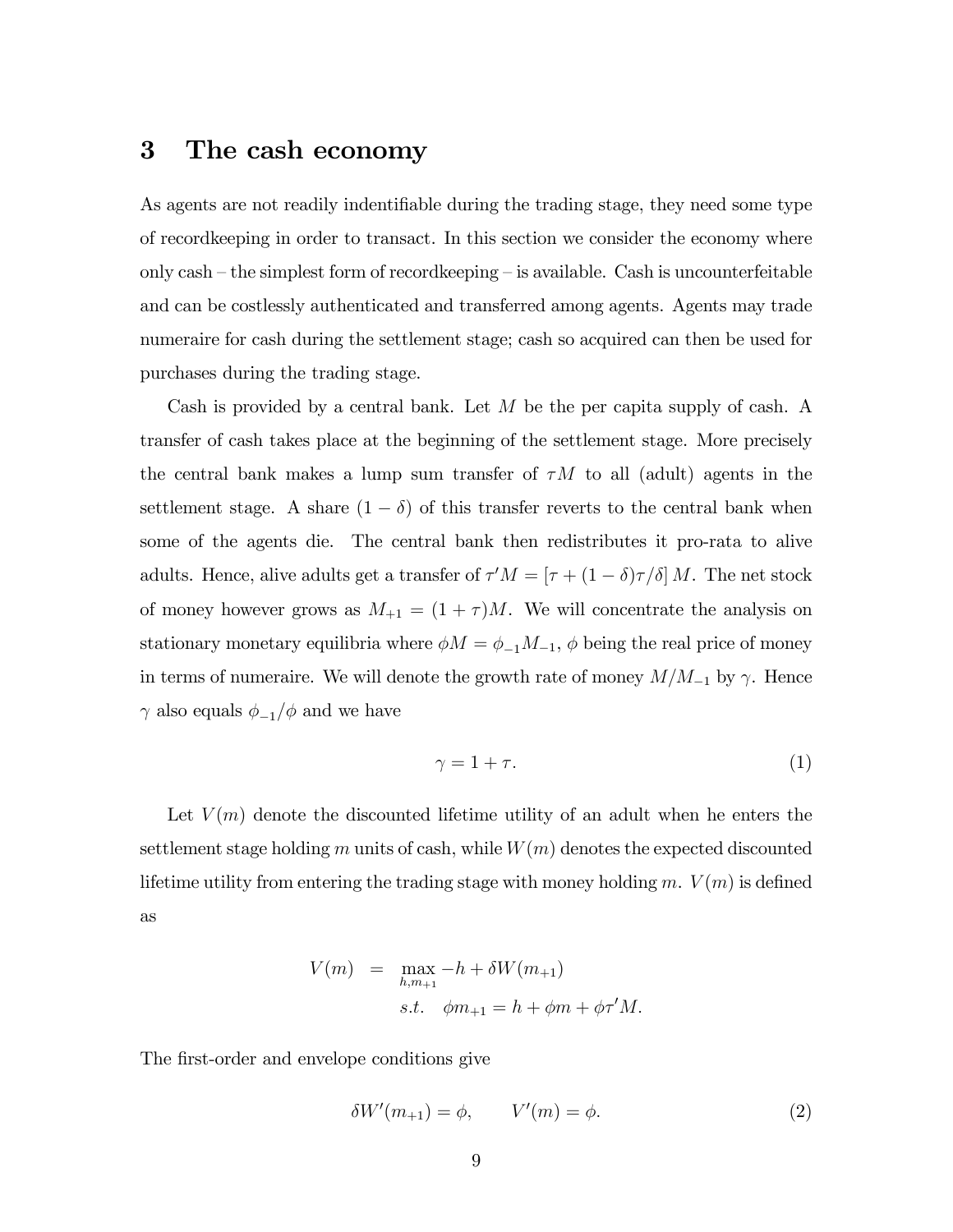It follows that  $m_{+1}$  is independent of the past trading history of agent which is summarized in  $m$ , and all adults exit the settlement stage with the same holdings of cash.

The discounted lifetime utility of *adults* when they enter the trading stage with m units of cash is

$$
W(m) = a \{ (1 - n) [u(q) + V(m - pq)] + n [-q_s + V(m + pq_s)] \} + (1 - a)V(m),
$$

where  $q$  and  $q_s$  are set optimally as follows.

An adult producer at the trading stage solves

$$
\max_{q_s} -q_s + V(m + pq_s),
$$

with first-order condition

$$
pV'(m + pq_s) = 1.
$$

Therefore using (2) we have

$$
p\phi = 1.\t\t(3)
$$

The problem of an adult *consumer* is

$$
\max_{q} \qquad u(q) + V(m - pq)
$$
  
s.t.  $pq \le m$ .

and the first order condition gives

$$
u'(q) - \phi p = \lambda p,
$$

where  $V'(m - pq)$  has been replaced by  $\phi$  using (2). That is to say, either  $\lambda > 0$  in which case the consumer's budget constraint binds so that  $q = m/p$  and  $u'(q) > \phi p$ , or the budget constraint does not bind,  $\lambda = 0$  and q solves  $u'(q) = p\phi$ .

The discounted lifetime utility of a *young agent* entering the trading stage is given by

$$
W^{y}(m) = a \{ (1 - n) [u(q^{y}) + V(m - pq^{y})] + n [-q^{y}_{s} + V(m + pq^{y}_{s})] \}
$$

$$
+ (1 - a)V(m),
$$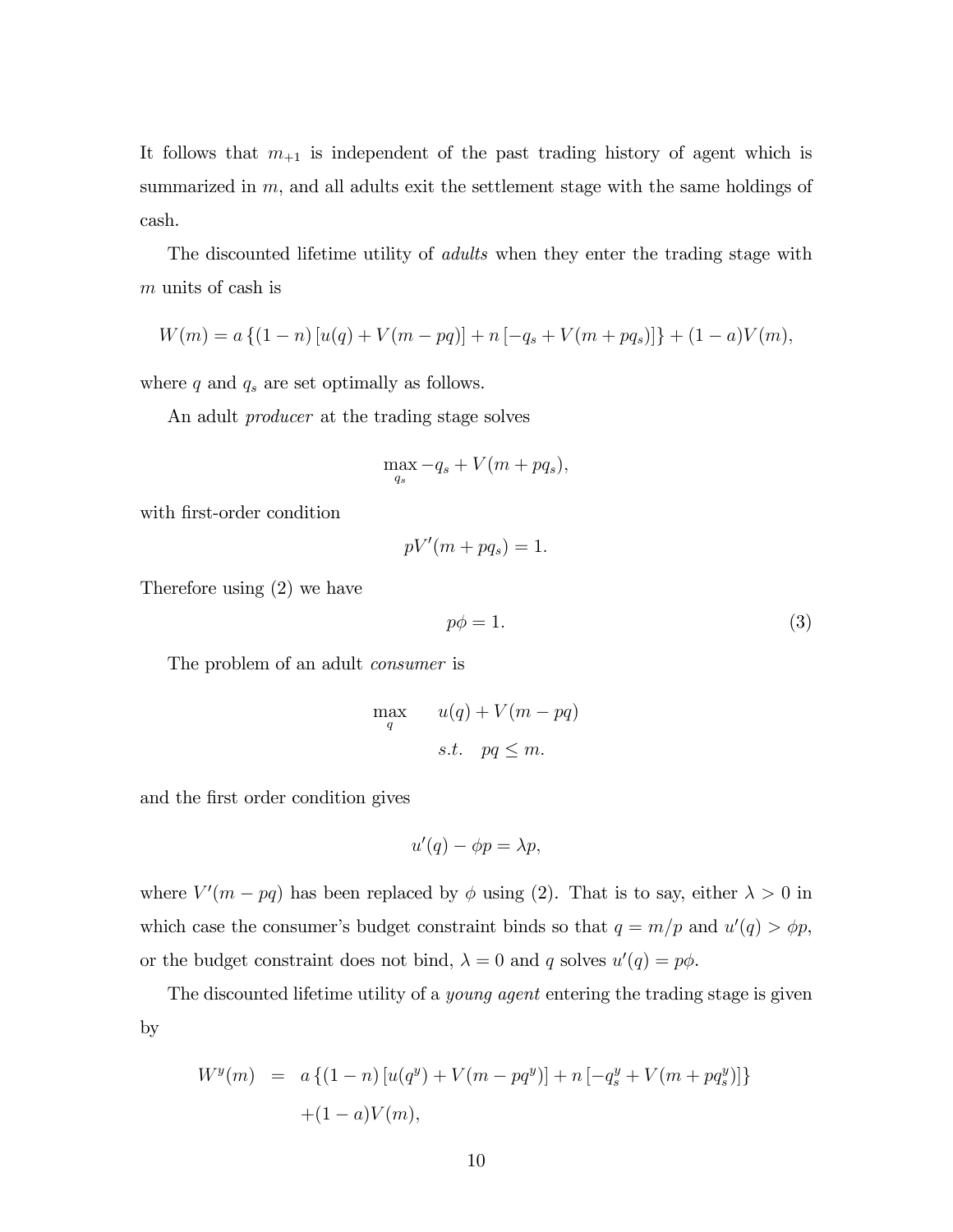where  $m = 0$ . The problem of a young producer and a young consumer are identical to their adult counterparts. The solution of a young producer's problem is identical to that of an adult; however a young consumer must choose  $q^y = 0$  as he lacks the necessary cash to make a purchase.

The market clearing condition for the trading stage reflects the fact that young would-be buyers cannot consume, and is given by

$$
\delta\left(\frac{1-n}{n}\right)q=q_s=q_s^y.
$$

It is now easy to determine the value of an additional unit of money when (adult) agents exit the settlement stage. Using the solution to the buyer's problem, this is

$$
W'(m) = a(1 - n)[(u'(q) - 1)\frac{1}{p} + \phi] + [an + (1 - a)]\phi.
$$

However, we know that  $p\phi = 1$  and  $W'(m) = \phi_{-1}/\delta$ . Hence we obtain another equilibrium condition, which characterizes the quantity consumed in the trading stage as a function of the money growth rate  $\gamma$ 

$$
\frac{\gamma - \delta}{\delta} = a(1 - n)[u'(q) - 1].\tag{4}
$$

We can now define and characterize a stationary monetary equilibrium.

**Definition 1** A stationary monetary equilibrium is a list  $(\gamma, q)$  such that (1) and (4) hold.

**Proposition 1** A stationary monetary equilibrium exists for all  $\gamma \geq \delta$  and is unique for all  $\gamma > \delta$ . The equilibrium allocation q is strictly decreasing in  $\gamma$ .

The proof of the proposition follows immediately from condition (4). Note that if the Friedman rule holds,  $\gamma = \delta$  and adult consumers always hold enough money to purchase the efficient amount, i.e., in equilibrium  $u'(q_m) = 1$ . This does not attain the first best however, as young buyers must postpone consumption until they have acquired the necessary stock of cash.<sup>10</sup>

 $10$ We do not place too literal an interpretation on this very simple life-cycle pattern of consumption. What is important is that the cash constraint binds at some point over agents' life cycle.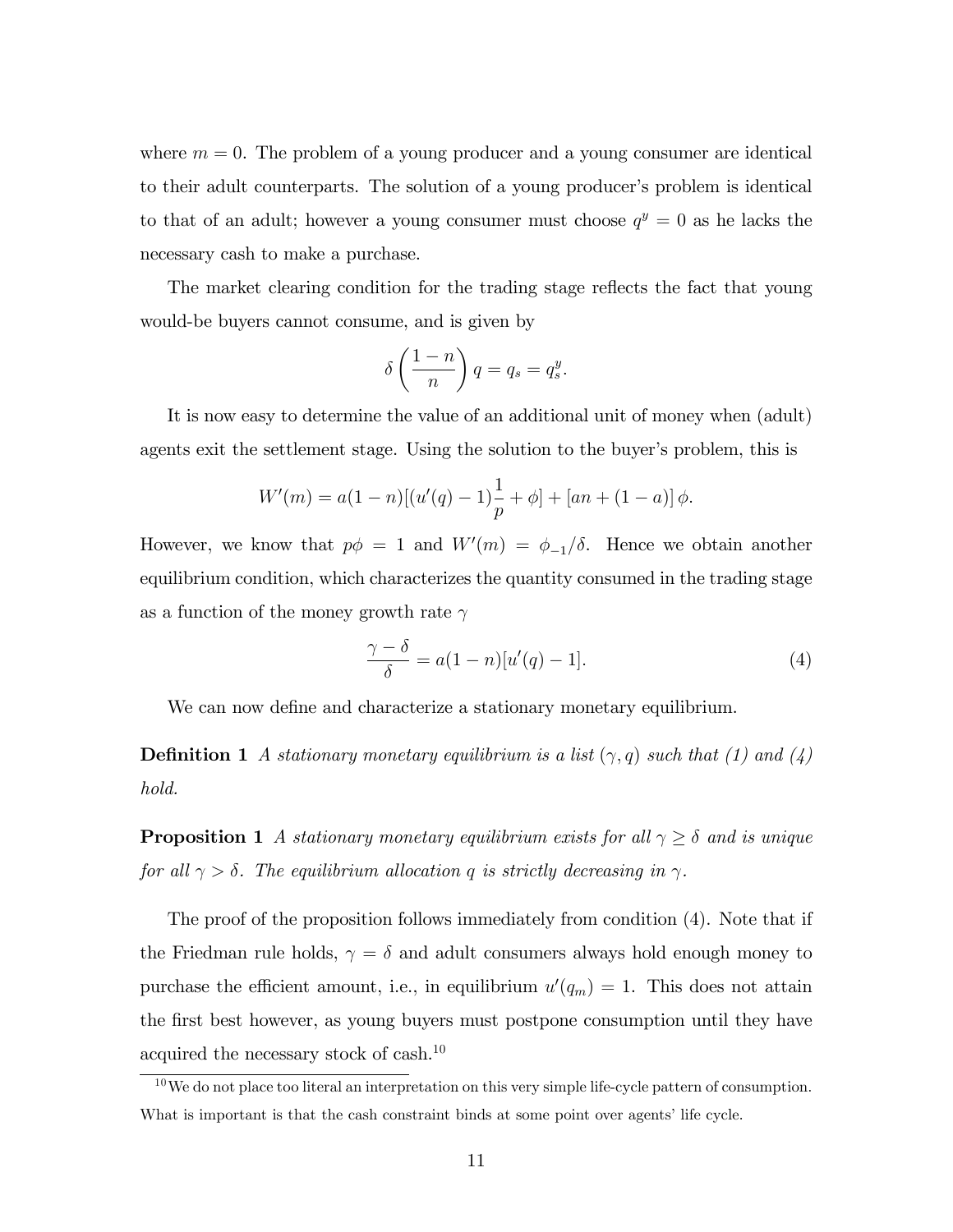## 4 The cash-credit economy

When all trading-period transactions are in cash, young agents cannot consume in their first period of life. The requirement to transact in cash also constrains old agents when monetary policy does not follow the Friedman rule. Hence the availability of credit can potentially improve welfare by relaxing agents' cash constraints. In this section, we consider how a credit arrangment affects welfare. This part of the paper draws on the private information approach used by Koeppl, Monnet, and Temzelides (2006, KMT).

The anonymity prevalent during the trading periods means that agents cannot increase their consumption by simply issuing bonds: absent some means of identifying the bond issuer, such a bond would be worthless. Consequently the credit arrangement must also incorporate some technology for identifying debtors. To fix ideas, we imagine that this identification occurs using credit cards.

More specifically, we may imagine that the planner relies on a club arrangement known as a *credit card institution*  $(CCI)^{11}$  The CCI incurs monitoring and set-up costs  $\mu \geq 0$  in ascertaining the identity of new credit card holders ("members").<sup>12</sup> This cost is denominated in the numeraire good and must be borne by agents using the CCI. Once it has incurred this cost, the CCI can costlessly verify agents as members and record a member's transactions. However it cannot observe whether an agent's state is "active" or "inactive" at the trading stage, or whether an agent trades with cash in the trading stage. The identities of infinite-lived agents are unverifiable, which

 $11A$  club arrangement is quite natural since identification of an agent is a sort of nonrival good. Reliance on the club implicitly assumes that the planner is solving a constrained Pareto problem of maximizing the welfare of those within the club. This constraint will be inessential in the cases studied below, where (almost) all agents decide to join the club.

 $12$ As in Kahn and Roberds (2005, KR), each new member, upon verification of his identity, receives a unique, uncounterfeitable credit card that may be subsequently verified at zero cost. Following KR, we will exclude the possibility of fraud on the supplier ("merchant") side. This means that in every trading period, once a CCI member identifies himself as a supplier, his delivery (or nondelivery) of specialized goods *within that period* becomes observable.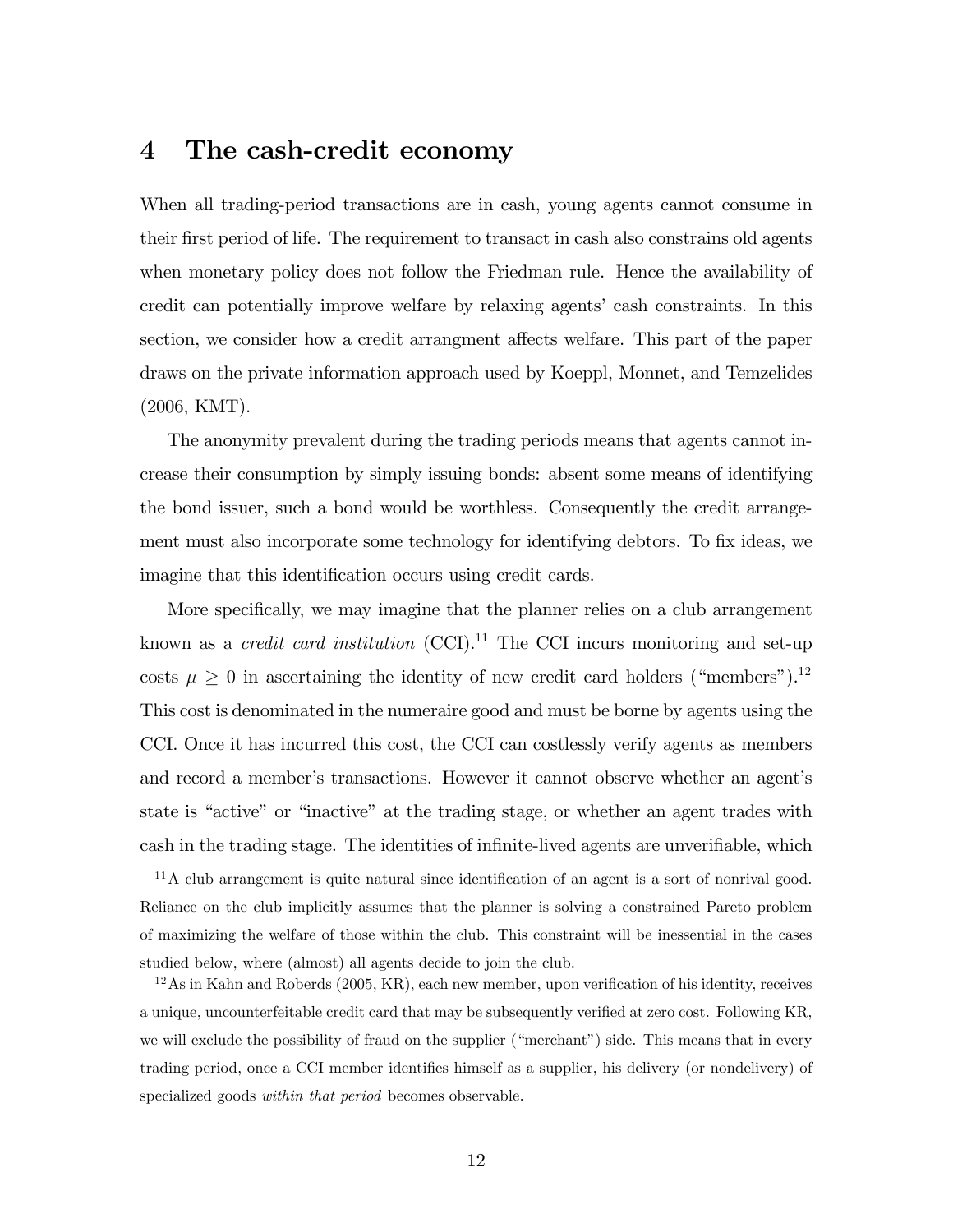prevents them from joining the CCI.

The CCI will seek to implement the first best allocation  $q^*$  in the trading stage. Hence, CCI does not seek to maximize profit but only to achieve  $q^*$  and to recover costs. Following KMT, we will design the terms of the credit card institution so that agents truthfully reveal their state (consumer, producer, inactive) and so that they are willing to participate in the credit card arrangement given the outside option of using cash. The CCI has no control over monetary policy and takes the money growth rate  $\gamma$  as given.

As in KMT, we assume that the CCI assigns credit *balances* to participants. It specifies rules for how the balances are updated given the histories of reports regarding transactions in the trading round. During the settlement stage, participants can trade balances for the numeraire good. Here the settlement stage is modelled as a competitive market in which agents who are "low" can increase their balances by producing numeraire, while those with high balances end up as consumers of numeraire. During the settlement stage, balances are exchanged for numeraire at price  $\phi_b$ . We let d denote the amount of balances with which agents exit the settlement stage.

Momentarily ignoring agents' balances, there are three possibilities regarding meetings: an agent can be a consumer, a producer, or inactive. The vector of policy rules  $(L_t, K_t, B_t, q^*)$  then determines the respective balance adjustments for each type of agent and the quantity consumed by each consumer,  $q^*$ . More precisely,  $L_t(K_t)$  is the adjustment for an agent who consumes (produces), while  $B_t$  is the adjustment for an inactive agent. These functions in general may depend on the agents' histories of transactions, as summarized by their current balances, as well as on the distribution of balances when agents exit the settlement stage. Balances are represented by real numbers not restricted in sign, while production of goods in the trading stage is restricted to be positive. After each trading stage, agents enter the settlement round knowing their new balances.

We should note that the CCI cannot impose any direct penalty on a member with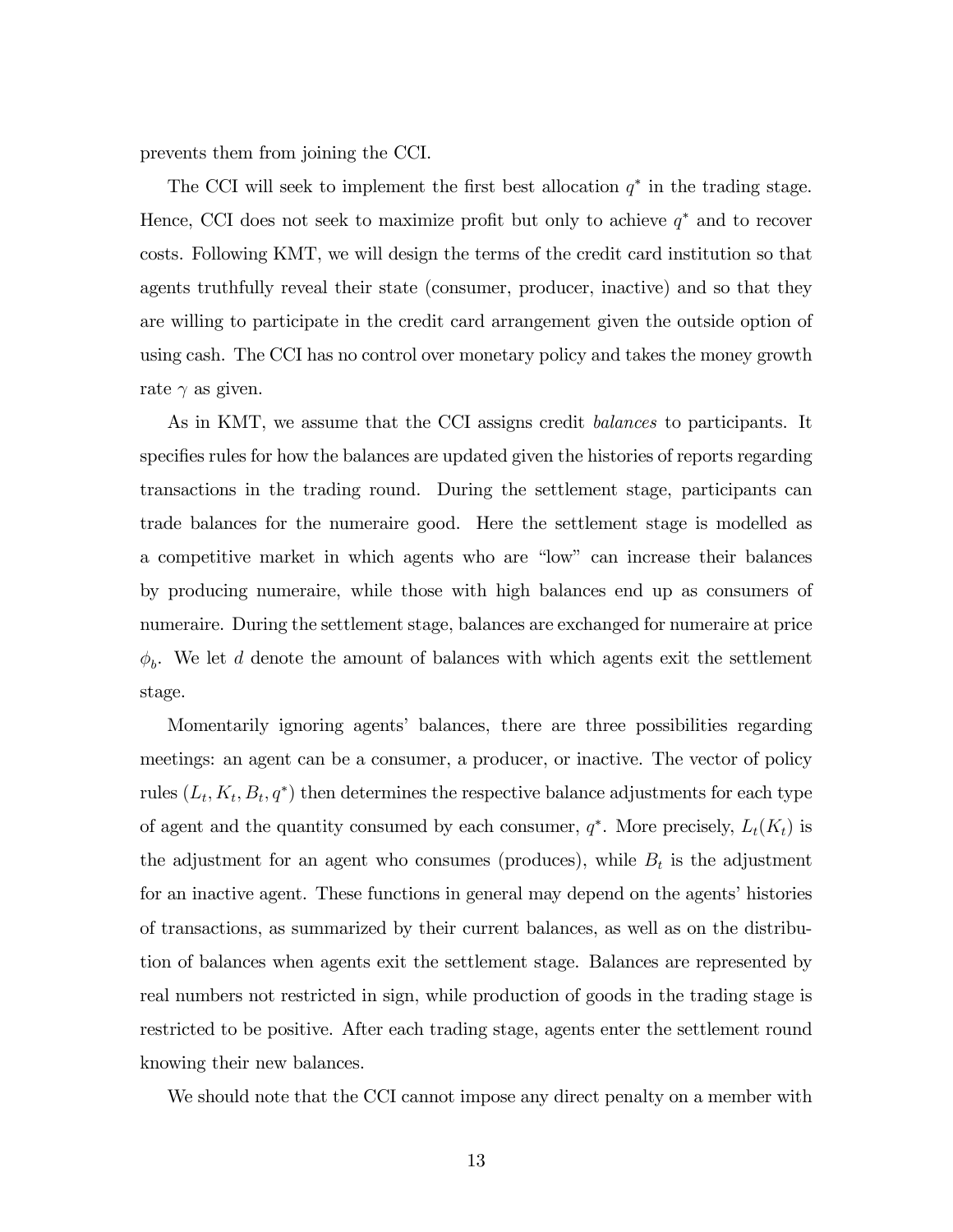low balances who does not readjust his balance during a settlement period. That is, a CCI member can walk away from the arrangement at any time. The only penalty that the CCI can apply is denial of future access.

We define a *credit card system* (CCS) to be an array of functions  $\{L_t, K_t, B_t, q^*\}.$ A CCS is *feasible* if it satisfies some incentive and participation constraints (specified below). A CCS is *simple* if balance adjustments do not depend on the agents' current balances and are therefore history independent. A feasible CCS is optimal if it implements the efficient trading-period allocation  $q^*$ . Note that a CCS requires the existence of a CCI in order to identify agents.

#### **Assumption 1** The first best allocation satisfies  $\delta u(q^*) > q^*$ .

Under assumption 1, KMT show that there exists a simple optimal CCS, where balances upon exiting the settlement stage  $d_t$  are equal to zero for all t. In other words, if a member of the CCI exits the settlement stage with  $d \neq 0$ , then the CCI shuts down the account of this member so that his credit card becomes invalid. It follows that the equilibrium distribution of balances is degenerate at  $d = 0$ , when CCI members exit the settlement stage.

As in the cash economy, the trading stage is still a Walrasian market. The auctioneer has a list transmitted by the CCI of those eligible to use credit. The auctioneer then calls a price p and quantities  $(q_m, q_{s,m})$  consumed and produced when cash is used, as well as the terms of the CCS. Then CCI members decide if they will participate, and if so, whether they will use cash or credit. That is, they may participate anonymously as cash agents, or they may allow themselves to be identified, and participate in the credit market. CCI members thus have the opportunity to use cash rather than credit at any time. Infinite-lived agents remain outside the CCI, and will always use cash. Hence, while an active cash market will always exist, a successful CCS should contain incentives such that CCI members transact using credit.

In such a system, prices and quantities have to clear the market. We assume that the auctioneer does not cross-subsidize consumption across those agents that use cash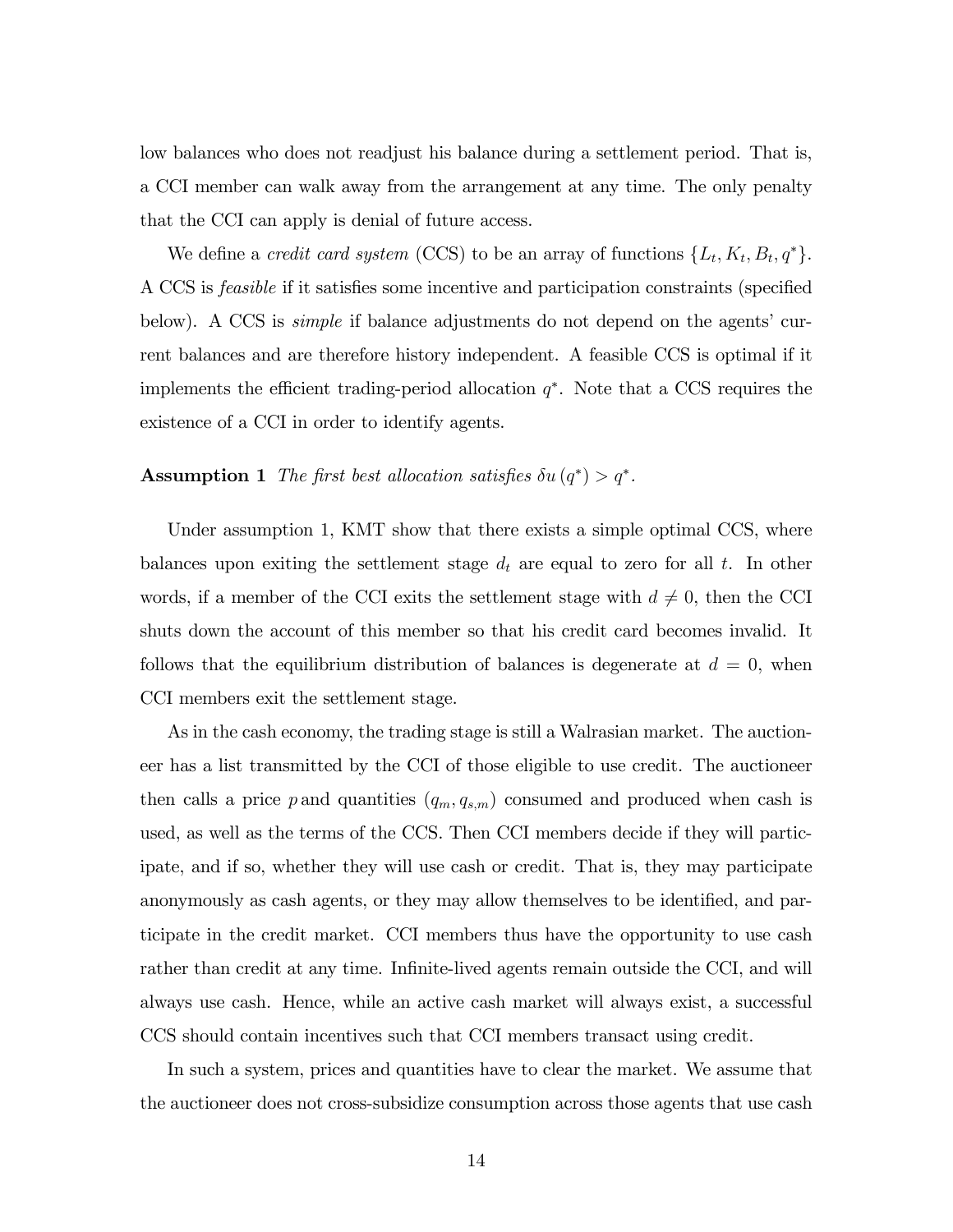and those that use credit.<sup>13</sup> More precisely, the auctioneer faces two market clearing conditions. Given that active agents are sellers with probability  $n$  and buyers with probability  $1 - n$ , these market clearing conditions are

$$
(1 - n) q^* = n q_s^*,
$$
  

$$
(1 - n) q_m = n q_{s,m}.
$$

We also exclude the possibility of cross-subsidization through the central bank: only agents holding currency in the settlement period are eligible to receive lump-sum transfers from the central bank. This might occur, for example, if currency becomes worn after a single period, so that cash holders must submit old banknotes in order to obtain new ones.

In the previous section, we have studied the problem of agents who only have access to cash. We now describe the problem of agents with access to the CCI.

#### 4.1 Settlement stage

Let  $Z(b,m)$  denote the value function of a CCI member who exits the trading round with balance b and cash holdings m. Let  $H(d, m<sub>+1</sub>)$  denote the value of an agent who exits the settlement round with balance  $d = 0$  and cash holdings  $m_{+1}$ . Given the price in the settlement round is  $\phi_b$ , CCI members at the beginning of the settlement round solve the following:

$$
Z(b,m) = \max_{h,m+1} \{-h + \delta H(b_{+1}, m_{+1})\}
$$
(5)  
s.t.  $\phi m_{+1} + \phi_b b_{+1} = h + \phi_b b + \phi m$ .

The first order condition with respect to money gives

$$
\delta H_m(0, m_{+1}) \le \phi \text{ with strict inequality if } m_{+1} = 0. \tag{6}
$$

<sup>&</sup>lt;sup>13</sup>Some policy discussions of NSR have focused on the issue of potential cross-subsidization between purchasers using cash and those using cards. The present model does not address this issue since, in equilibrium, the CCS will be utilized by (almost) all agents or none. We abstract from this issue in order to focus on the patterns of "subsidization" across heterogeneous cardholders, that are needed to sustain the CCS when cash is available as an alternative.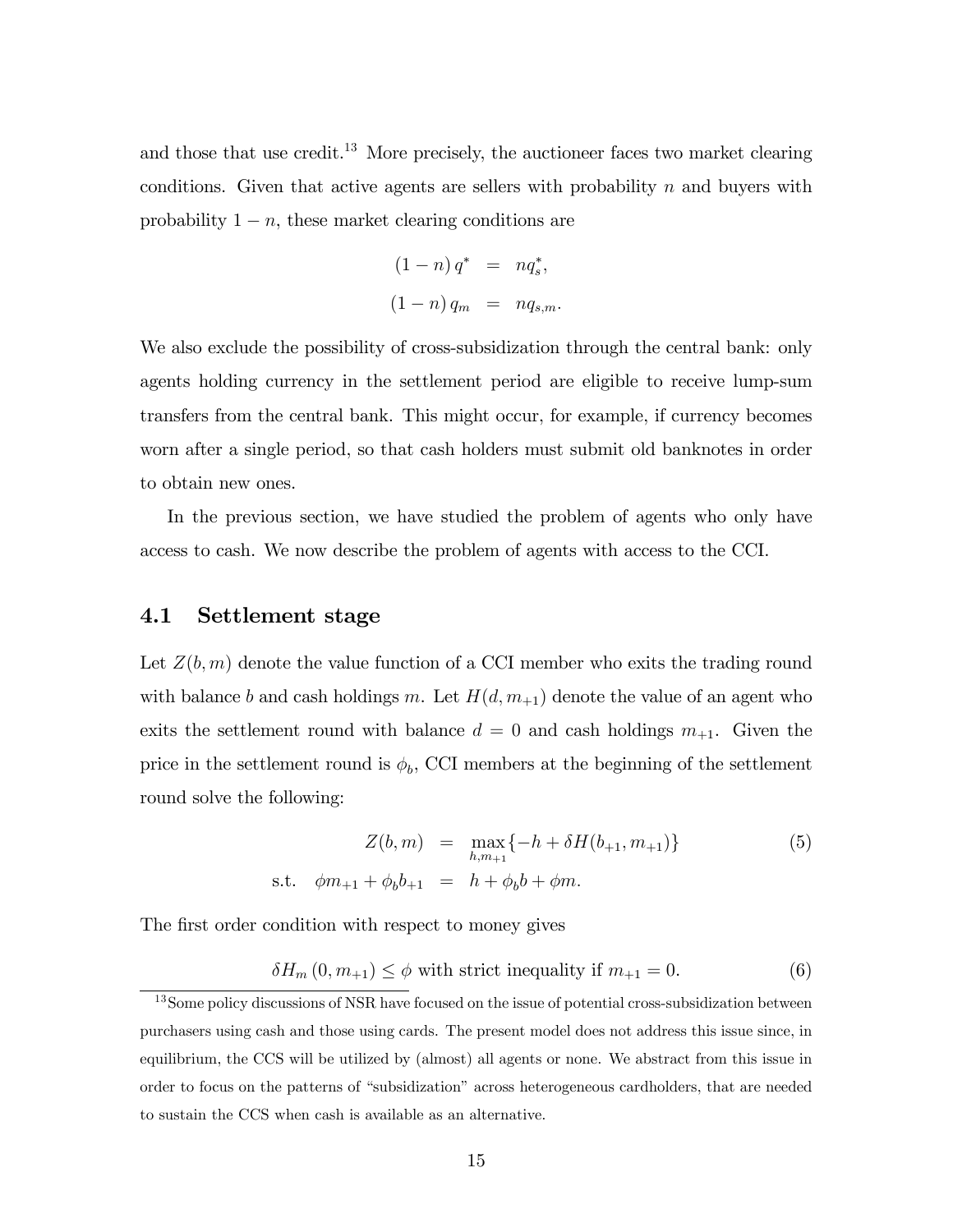The envelope conditions are  $Z_b = \phi_b$  and  $Z_m = \phi$ . Since the CCI requires credit users to carry zero balances when they exit the settlement stage, under the threat of credit exclusion, we have  $b_{+1} = 0$ . When CCI members do not carry cash  $m_{+1} = 0$  and it follows that

$$
h = -\phi_b b.
$$

Note that the linearity in preferences implies that the value function  $Z(b, m)$  is linear in credit balances and cash holdings.

Also, for any  $b$ , it should be the case that CCI members are better off (at the settlement stage) staying in the system than choosing to use cash forever after. This no-default constraint imposes that for any b,

$$
Z(b, m) \ge \phi(m - m_{+1}) + \delta W(m_{+1}).
$$

In the Appendix, we show that this requirement reduces to

$$
\phi_b L - \delta \mu \ge -\gamma q_m + \frac{\delta a \left(1 - n\right)}{1 - \delta} \left[ u \left( q_m \right) - u \left( q^* \right) - \left( q_m - q^* \right) \right] \tag{7}
$$

The cost-recovery constraint in the settlement stage requires that CCI members cover monitoring costs for young agents joining the  $CCI<sup>14</sup>$ 

$$
a\phi_b[nK + (1 - n)L] + (1 - a)\phi_bB + (1 - \delta)\mu = 0.
$$
 (8)

#### 4.2 Trading stage

We now turn to the problem faced by CCI members during the trading round. Agents make reports to the auctioneer about their state (consumer, producer, inactive). Those that report "producer" receive instructions from the auctioneer to produce

 $14$ Expression (8) is somewhat restrictive in that it apportions the verification costs equally across all CCI members. More complicated schemes are feasible, but these are not observed in practice and are unlikely to change the results below. In particular, note that the planner cannot simply assign the verification costs to the beneficiaries of the CCI-the young. For sufficiently low inflation rates, this would imply that every young consumer would default during his first settlement stage and the CCI would collapse.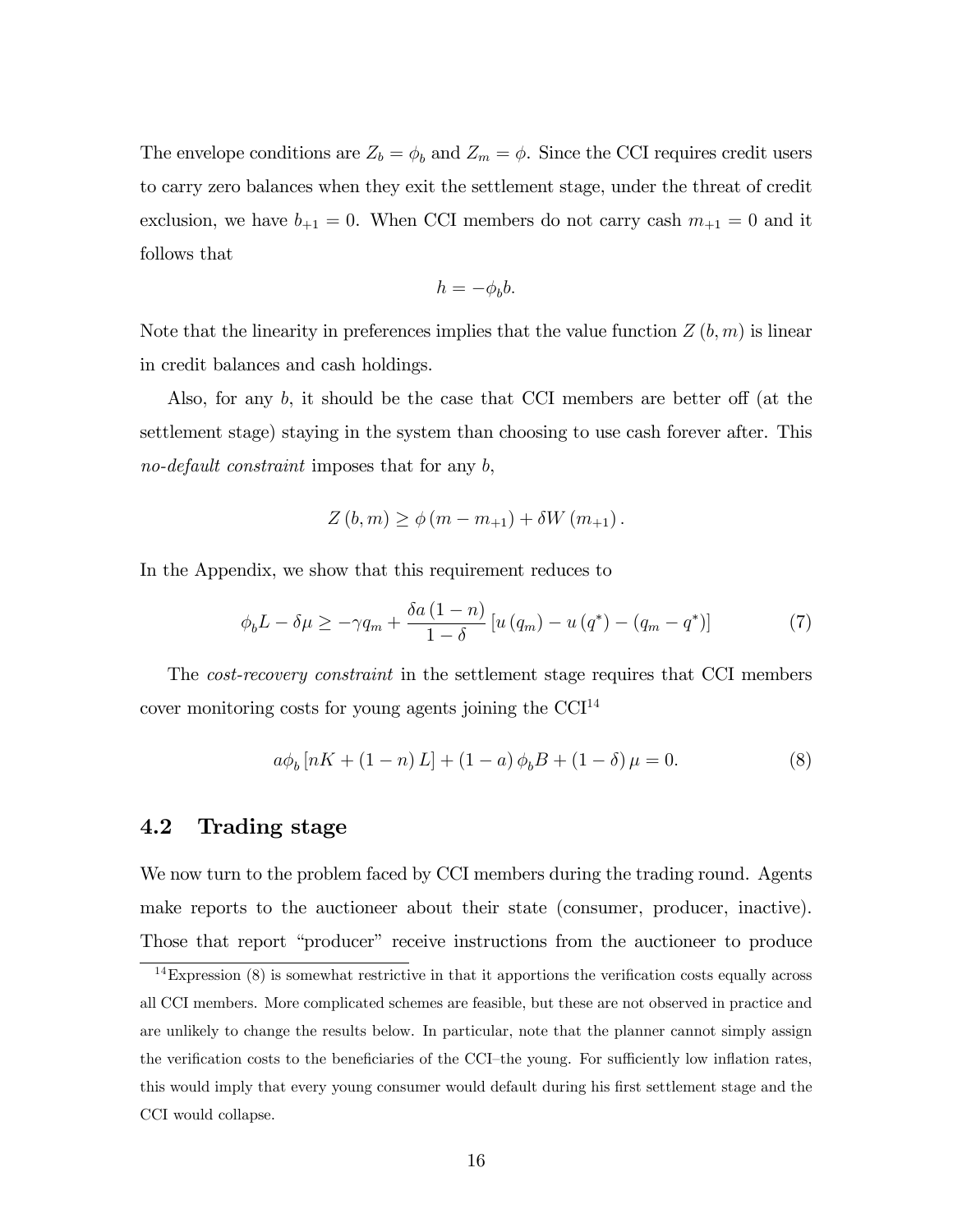$q_s^*$ . Consumers receive  $q^*$ . The auctioneer subsequently communicates the identity and reports of those CCI members that made use of the CCS to the CCI, which then makes balance adjustments depending on these reports.

For agents to report their state truthfully, some conditions have to be satisfied. In particular, *incentive constraints* require that the following inequalities hold:

$$
u(q^*) + Z(L,m) \geq Z(B,m),
$$
  

$$
-q_s^* + Z(K,m) \geq Z(B,m),
$$
  

$$
Z(B,m) \geq Z(L,m).
$$

The first (second) constraint states that a consumer (producer) must be at least as well off declaring his true state than reporting he is inactive. The third constraint states that an inactive agent does not find profitable to claim that he is a consumer. Since the value function  $Z$  is linear, these conditions simplify to

$$
u(q^*) + \phi_b L \ge \phi_b B \tag{9}
$$

$$
-q_s^* + \phi_b K \ge \phi_b B \tag{10}
$$

$$
B \geq L \tag{11}
$$

In addition, *participation constraints* require that producers, consumers, and inactive CCI members respectively, are better off using credit than cash; i.e.,

$$
-q_s^* + Z(K, m) \ge -q_{s,m} + \max \{ Z(B, m + pq_{s,m}), V(m + pq_{s,m}) \},
$$
  

$$
u(q^*) + Z(L, m) \ge u(q_m) + \max \{ Z(B, m - pq_m), V(m - pq_m) \},
$$
  

$$
Z(B, m) \ge \max \{ Z(B, m), V(m) \}.
$$

where  $m$  can be zero. The first constraint states that a seller is better off producing the efficient amount and incurring balance adjustment  $K$  than reporting inactivity, incurring adjustment  $B$  (if he stays in the credit arrangement) and selling his good for cash instead. The second constraint states that a consumer is better off consuming the efficient quantity using credit than reporting inactivity (or opting out of the credit arrangement) and using cash. The third condition, the participation constraint for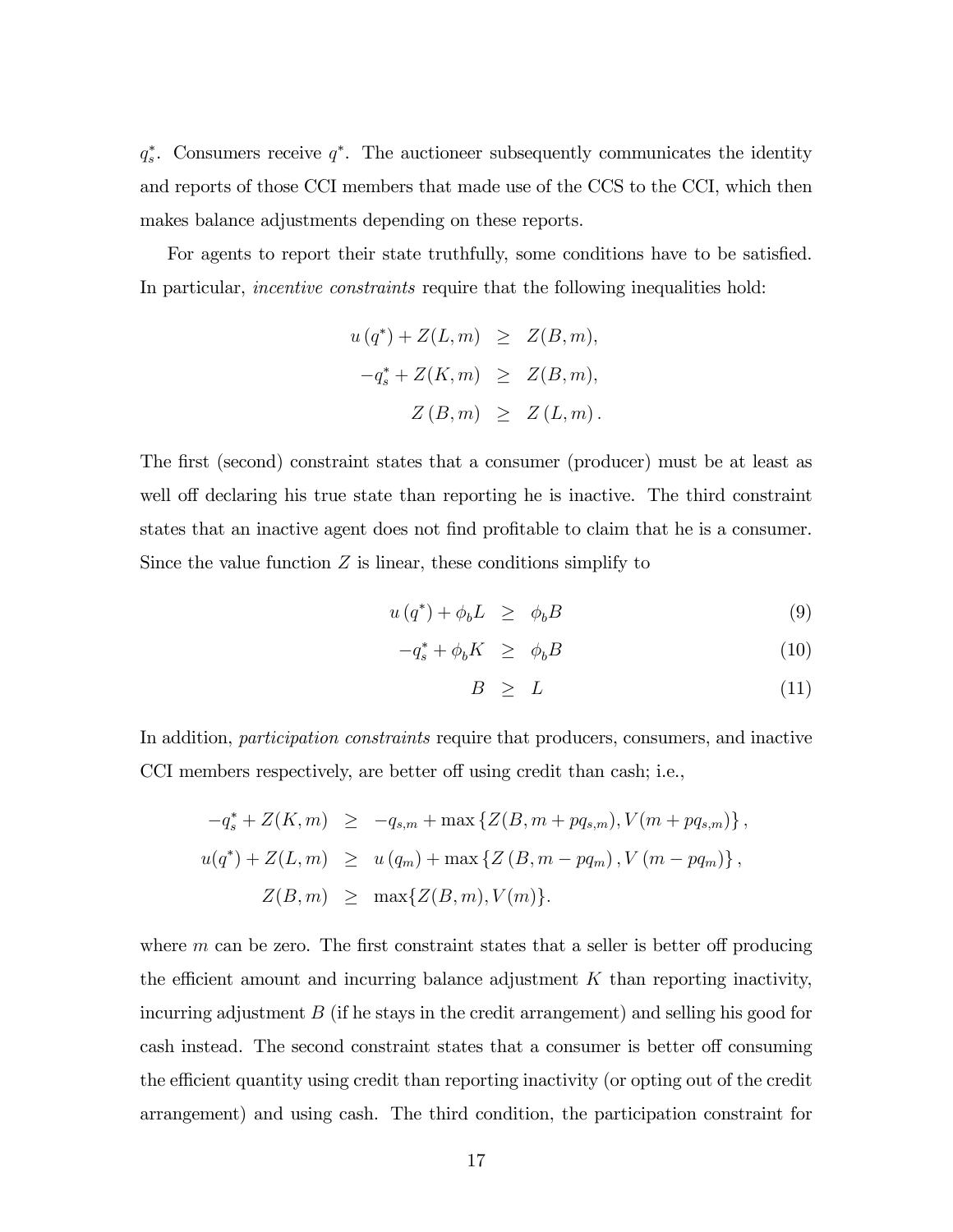the inactive agents, is just a special case of the no-default condition (7) and drops out. Note that condition (7) implies that if they use cash, active credit agents will prefer to stay in the credit arrangement. Exploiting the linearity of the value function Z, the nonredundant participation constraints can be rewritten as

$$
-q_s^* + \phi_b (K - B) \ge -q_{s,m} + \phi p q_{s,m}
$$
  

$$
u(q^*) + \phi_b (L - B) \ge u (q_m) - \phi p q_m.
$$

Simplifying these expressions using  $p\phi = 1$ , these reduce to

$$
-q_s^* + \phi_b(K - B) \geq 0 \tag{12}
$$

$$
u(q^*) + \phi_b (L - B) \geq u(q_m) - q_m. \tag{13}
$$

Now, if  $(12)$  and  $(13)$  hold then  $(10)$  and  $(9)$  hold as well.

As before we confine our attention to stationary equilibria and require that  $\phi_{+1}M_{+1} =$  $\phi M$ . We also require that  $\phi_b X = \phi_{b,+1} X_{+1}$ , where X denotes any balance adjustments. In the following we will normalize  $\phi_b = 1$  and consider constant balance adjustments. We are now in a position to define a cash-credit equilibrium and state the main results of the paper (proofs are in the Appendix).

**Definition 2** A stationary cash-credit equilibrium is a credit system  $(L, K, B, q^*)$  and a list  $(\gamma, q_m)$  satisfying the  $(1), (4), (7), (8), (11), (12)$  and  $(13)$ .

In words, a cash-credit equilibrium must satisfy the conditions for a stationary monetary equilibrium, as well as the no-default, cost-recovery, incentive, and participation constraints necessary to sustain the CCI. In such an equilibrium, only the zero-measure group of infinite-lived agents transacts with cash. All other transactions occur through the CCI.

**Proposition 2** A stationary cash-credit equilibrium exists if  $\mu < \overline{\mu}$  and  $\delta \leq \overline{\gamma}(\mu) \leq$  $\gamma$ , where  $\overline{\gamma}'(\mu) > 0$ .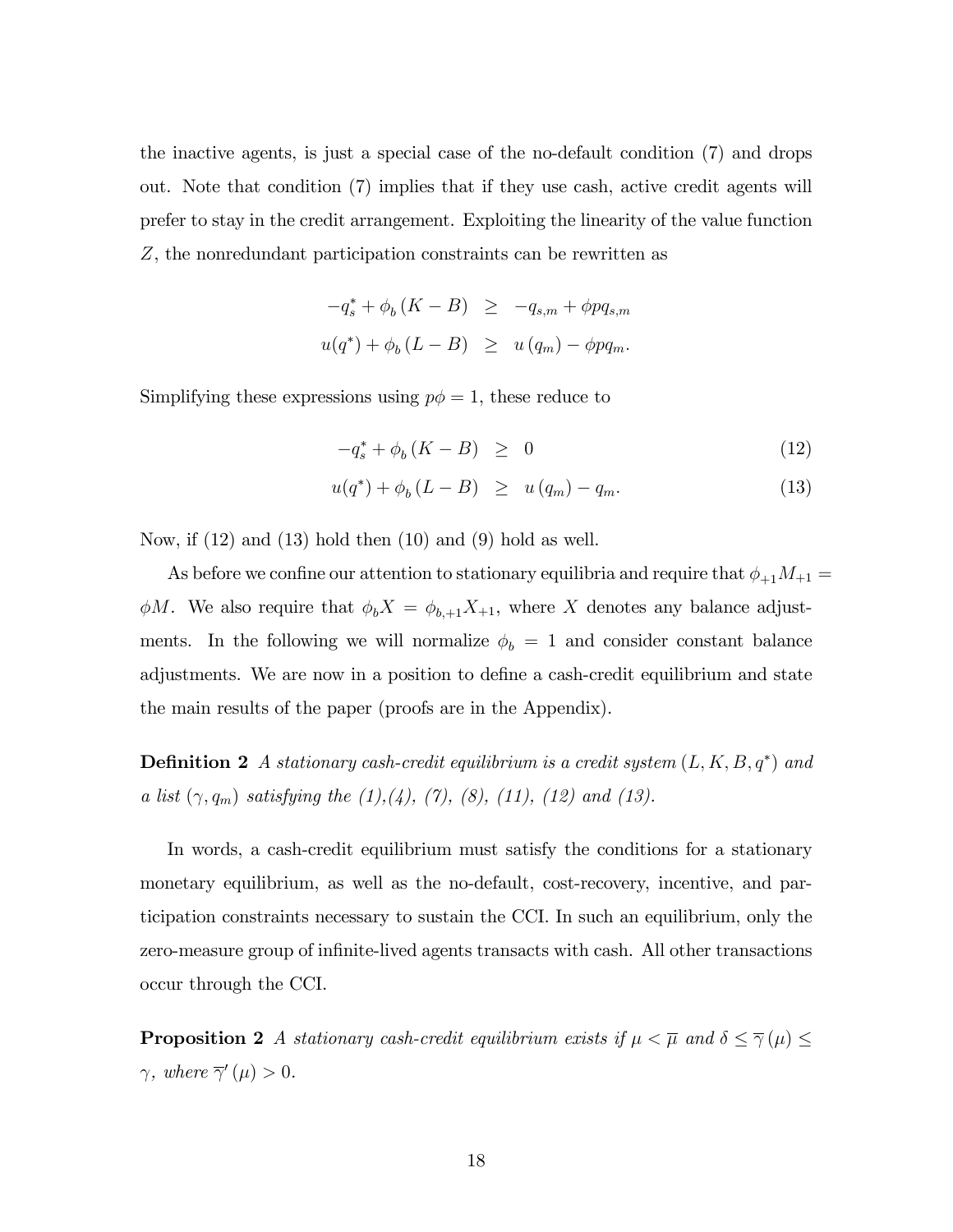Therefore, there is an equilibrium where credit coexists with cash as long as the monitoring cost is low enough. Indeed, if the cost of monitoring agents were too large (say infinite), then the financing of the credit arrangement would violate the participation constraint in the credit arrangement, independently of the value of cash. However, when the participation constraint is satisfied for low monitoring costs, the value of cash then matters by affecting the no-default constraint  $(7)$ . The intuition is as follows. As the monitoring cost increases, participants in the credit arrangement have to contribute more to the credit arrangement in each period. Their incentive to use cash then increases. The credit arrangement will then only exist for relatively high values of  $\gamma$ , i.e., high implicit costs of holding cash. As  $\gamma$  increases, then from (4) the value of cash decreases and the level of consumption obtainable with cash decreases, making the credit arrangement more attractive.

## **Proposition 3** Credit increases welfare if  $\mu < \mu^* \equiv a(1-n)[u(q^*)-q^*]-\delta q^*$ .

The proof for this proposition considers the case where  $\gamma = \delta$ , so that cash is costless to hold for all agents. In this case only young agents are penalized in a cash economy, as they cannot consume in their first trading period. However, if the monitoring cost is low enough, young agents are better of ex-ante if they access the credit arrangement and then amortize the cost of the monitoring over subsequent periods, than by foregoing the chance to consume in their Örst period of life. The threshold  $\mu^*$  is given by the the expected gain from participating in the trading stage in the Örst period of life, minus the cost of acquiring cash in the next settlement stage to consume  $q^*$ , that is,  $\gamma q^* = \delta q^*$ .

The threshold value  $\mu^*$  obviously depends on the probability of consuming in the trading stage: if this probability is too low, then  $\mu^*$  is negative and credit does not increase welfare.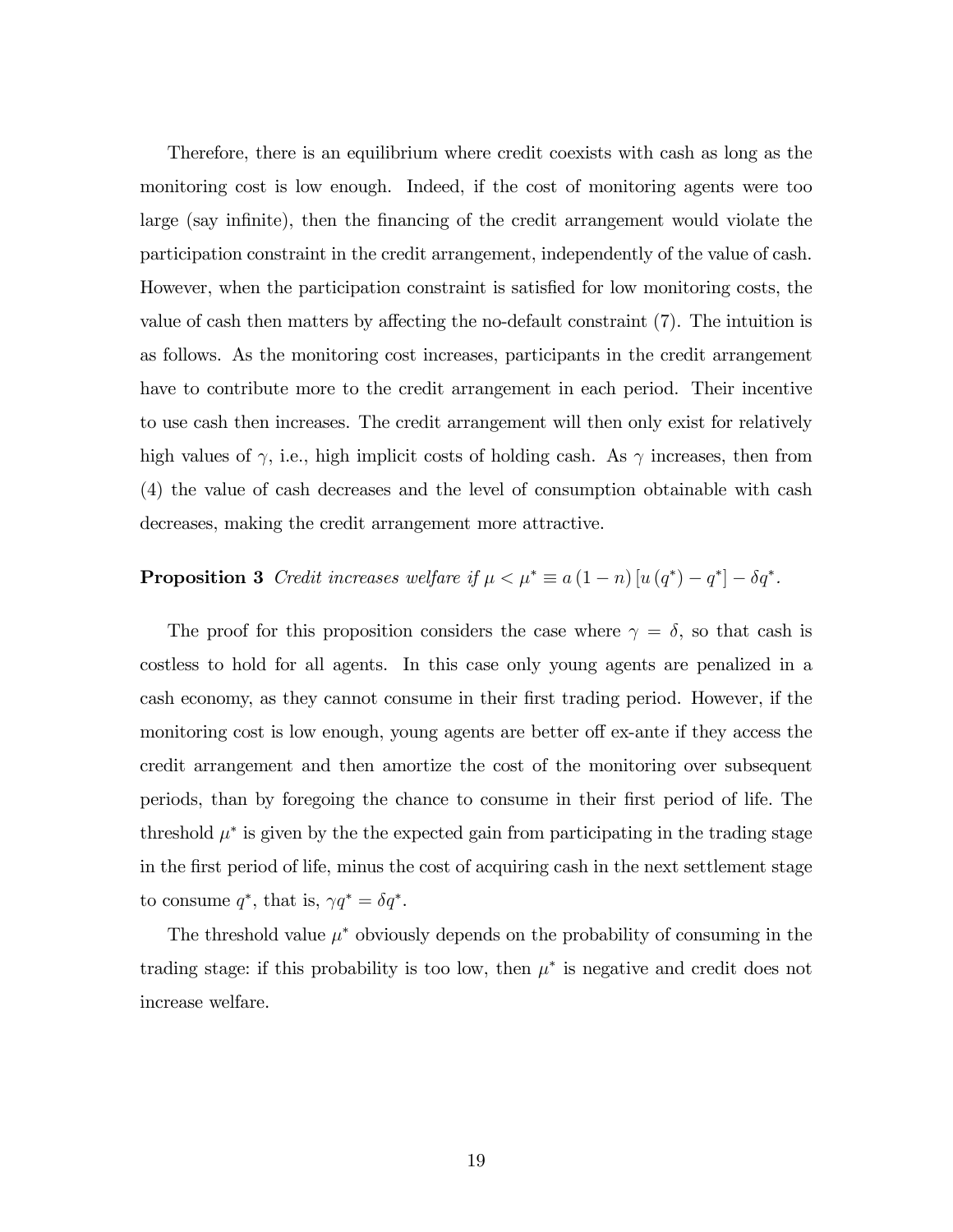#### 4.3 The No-Surcharge Rule

A version of NSR arises quite naturally from the cash-credit equilibrium described above. We say that a cash-credit equilibrium follows a *no-surcharge rule* when a consumer's per-unit cost of purchasing a specialized good through the CCS does not exceed his cost of making the same purchase using cash.<sup>15</sup> Expressing consumers' cost of a credit purchase of  $q^*$  specialized goods (and so incurring balance  $L$ ) in terms of the numeraire good, then NSR holds if

$$
-\frac{L}{q^*} \leq p\phi
$$

Recalling that in equilibrium  $p\phi = 1$  and rearranging, this reduces to

$$
-q^* \le L \tag{14}
$$

In the Appendix we that that if the Friedman rule is in effect so that  $\gamma = \delta$  and  $q_m = q^*$ , then the no-default condition (7) reduces to

$$
\delta(\mu - q^*) \le L \tag{15}
$$

which implies the no-surcharge rule (14). Since  $-q^* < \delta(\mu - q^*)$ , then by continuity, no-surcharge must also hold for rates of money growth slightly larger than  $\delta$ . We state this as

**Corollary 4** In the cash-credit equilibrium, the no-surcharge rule  $(14)$  must hold for  $\gamma$  sufficiently close to  $\delta$ .

Hence, for monetary policies sufficiently close to the Friedman rule, NSR is an integral feature of a welfare-enhancing credit arrangement. At higher money growth rates, however, no-surcharge may not hold. In other words, no-surcharge is needed exactly when the implicit cost of using money is low, and some enticement is necessary to induce agents to transact through the CCS.

<sup>&</sup>lt;sup>15</sup>By stating this rule as an inequality we allow for the possibility of paybacks for card use.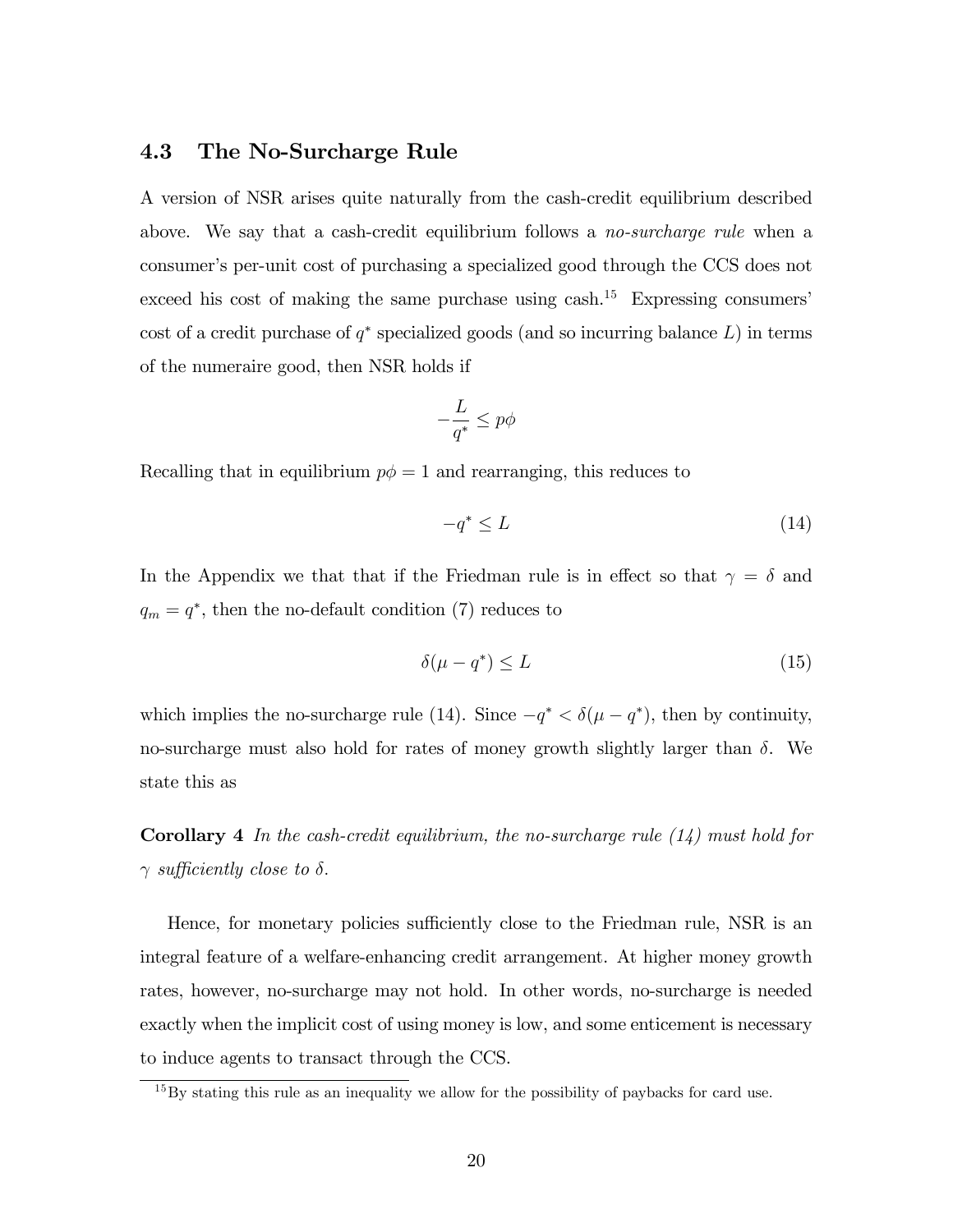The cash-credit equilibrium may also require that producers of specialized goods, in effect, pay a form of merchant fee when they receive credit payments, i.e., that they receive less compensation per unit sold than producers who sell for cash. Analogous to no-surcharge condition (14), we can say that a merchant fee is charged when a producer obtains less by selling on credit (and so obtaining balance  $K$ ) than he would have by selling for cash, i.e., when

$$
\frac{nK}{1-n} < 1
$$

To see that a merchant fee can be charged in equilibrium, note that cost-recovery condition (8), combined with incentive constraint (11), places an upper bound on the compensation K of producers who sell for credit, as measured in terms of the numeraire

$$
K \le -\frac{1-\delta}{an}\mu - \frac{1-an}{an}L\tag{16}
$$

When the Friedman rule is in effect, we can then use  $(15)$  to get the following upper bound on the credit producer's compensation

$$
K \le \frac{1 - an}{an} \delta q^* - \frac{1 - \delta}{an} \mu \tag{17}
$$

Producers who sell for cash obtain

$$
p\phi \frac{1-n}{n}q^* = \frac{1-n}{n}q^*
$$
\n<sup>(18)</sup>

Thus, merchants pay a merchant fee to receive credit payments if  $RHS(17) < RHS(18)$ , which can clearly occur for a close to 1.

These calculations demonstrate that a cash-credit equilibrium in the model can mimic the seemingly paradoxical real-world preference for card payments over cash. For the cases considered, adult consumers who have a low-cost alternative to the credit arrangement (i.e., cash) still have an incentive to pay by credit, since the price of paying by credit is no more than paying by cash. Producers agree to sell goods on credit, even though they receive less (in numeraire terms) than they would if they sold for cash.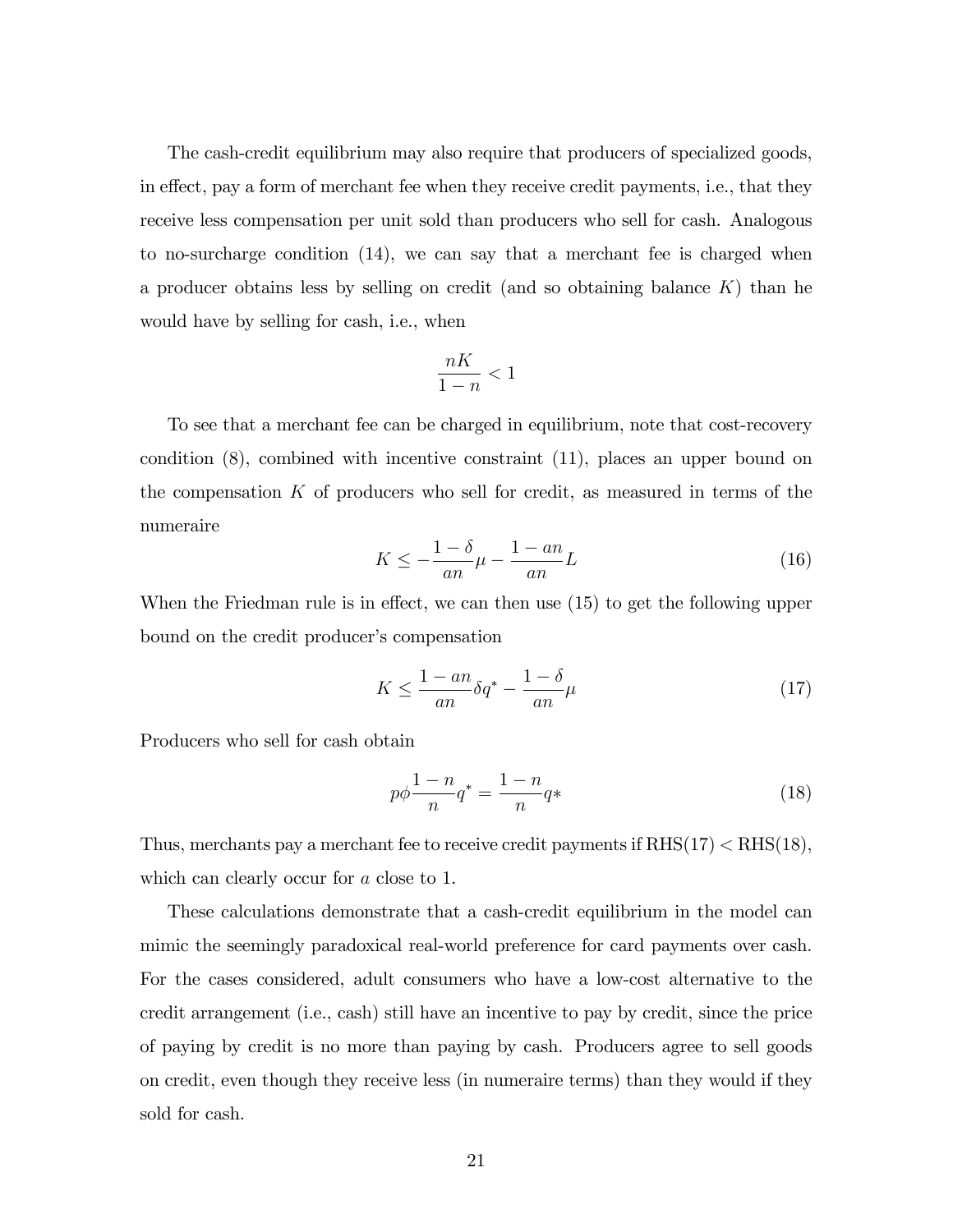The key to this somewhat magical arrangement is the possibility that an agent may be in an inactive state during the trading stage, combined with the agent's private knowledge of his state. The possibility of inactivity is meaningful because it implies that nonparticipation in the trading-stage market does not necessarily coincide with defection from the credit arrangement. Agents can be induced to truthfully reveal themselves as consumers, however, by in effect "charging a fee" to inactive agents, thereby keeping consumers' price of credit purchases low. This in turn discourages consumers from defaulting and going over to cash. Inactive agents and producers in our model continue to participate because they realize that at some point they will benefit as consumers.

The critical role of the inactive state can be illustrated if we now suppose the Friedman rule holds and simultaneously drive  $a \to 1$ , so that agents are always active during the trading stage. In the case we must set the inactive agents' balance  $B = 0$  in conditions  $(9)-(13)$ . Under the Friedman rule, the producers' participation constraint (12) reduces to

$$
L \le -q^* - \frac{1 - \delta}{1 - n}\mu
$$
\n(19)

which is inconsistent with the no-default condition (15). Not coincidentally, (19) also violates the no-surcharge condition (14); adult agents would have no incentive to keep making credit purchases, and the credit arrangement collapses.

To summarize, in our model NSR plays the socially valuable role of making people demand credit who don't need it. The use of credit by adults who are not creditconstrained is beneficial to the young agents who are. No-surcharge is a way of bribing the adults into supporting the young. No-surcharge would not matter without limited enforcement: if adults could be compelled to transact through the CCI, the no-default constraint (7) would drop out and the planner would have more flexibility about how to allocate the costs of the credit arrangement.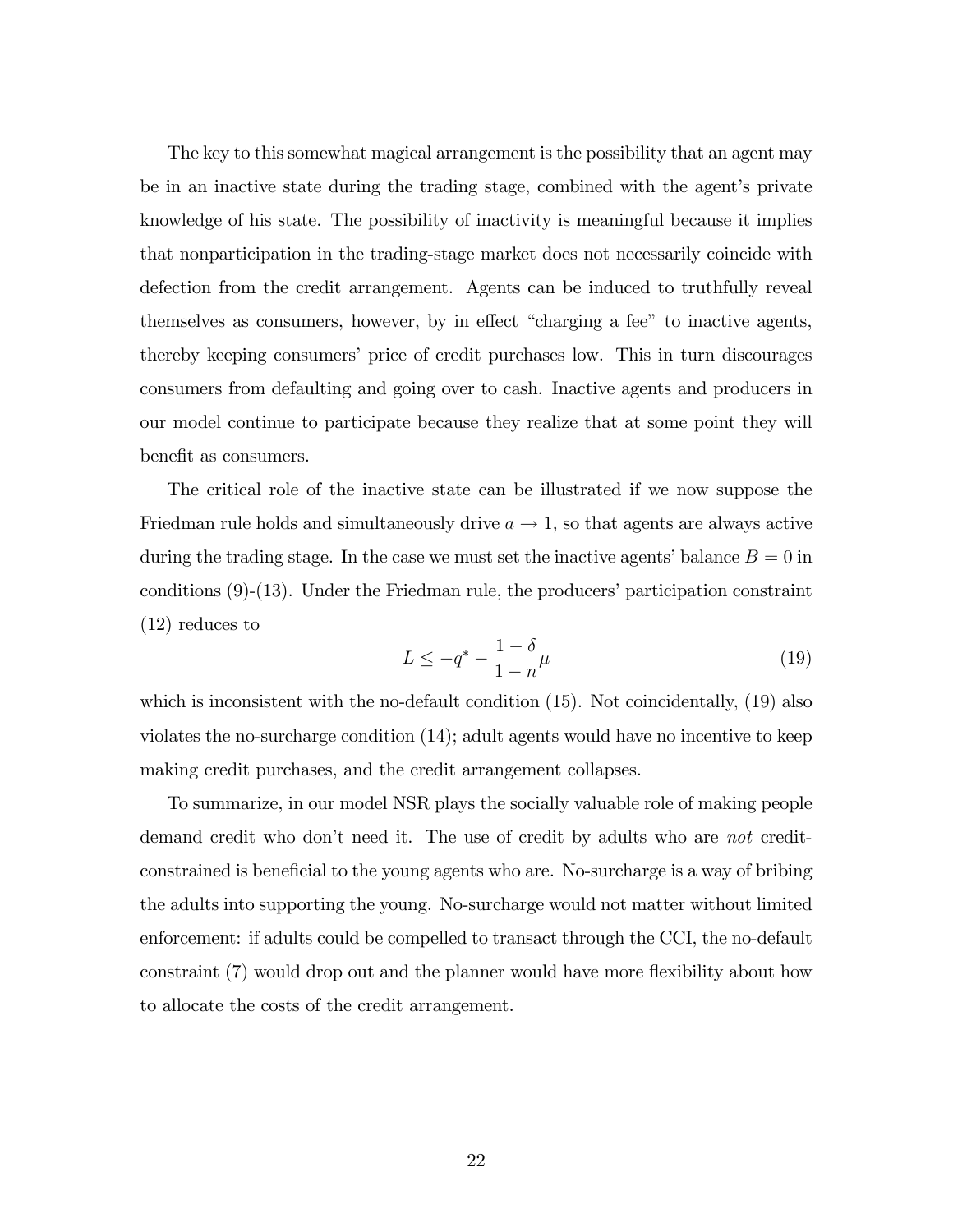## 5 Literature review

The approach outlined above follows the papers in the money literature that model credit arrangements as clubs, where membership in a club implies mutual knowledge of club members' identities and histories (or a sufficient subset thereof).<sup>16</sup> As in many of these papers, our model also allows club members the option of transacting anonymously with cash, which serves to tighten members' participation constraints. In such models, if money is divisible then credit arrangements become difficult or impossible to sustain when the monetary policy follows the Friedman rule. Our model avoids this fate by introducing young (credit-constrained) agents, and by restricting the ability of the central bank to make transfers to these agents. Thus credit is still useful even when cash is cheap.<sup>17</sup>

Paralleling other papers in this literature, "network effects" arise quite naturally in our model, since membership in (and repeated use of) the credit arrangement amounts to a kind of club good. What is new is that we show how a no-surcharge rule can be instrumental in supporting the credit arrangement, by causing agents to internalize the gains of club participation. This result will hardly surprise people familiar with the literature on the industrial organization of the payment card industry, where network effects have been a dominant theme of discussion (e.g., Rochet and Tirole 2006). As noted in the introduction, however, our emphasis here is not on industrial organization, but on understanding the role of NSR in the context of monetary theory.

Telyukova and Wright (2006) employ a model similar to ours to explain another puzzling aspect of credit cards, which is why people do not use their non-interestbearing cash to pay off interest-bearing credit-card balances. They show that this

<sup>&</sup>lt;sup>16</sup> Including Aiyagari and Williamson (2000), Corbae and Ritter (2004), Kahn and Roberds (2005), and Martin, Orlando, and Skeie (2006). In Berentsen, Camera, and Waller (forthcoming) this information is managed by specialized intermediaries (banks).

<sup>&</sup>lt;sup>17</sup>Bhattacharya, Haslag, and Russell (2005) demonstrate that optimal allocations can be sustained in OG models under the Friedman rule, if sufficiently complex, non-monetary intergenerational transfer schemes are also available. Such schemes are not studied here as our focus is on the design of private arrangements and not on fiscal policy.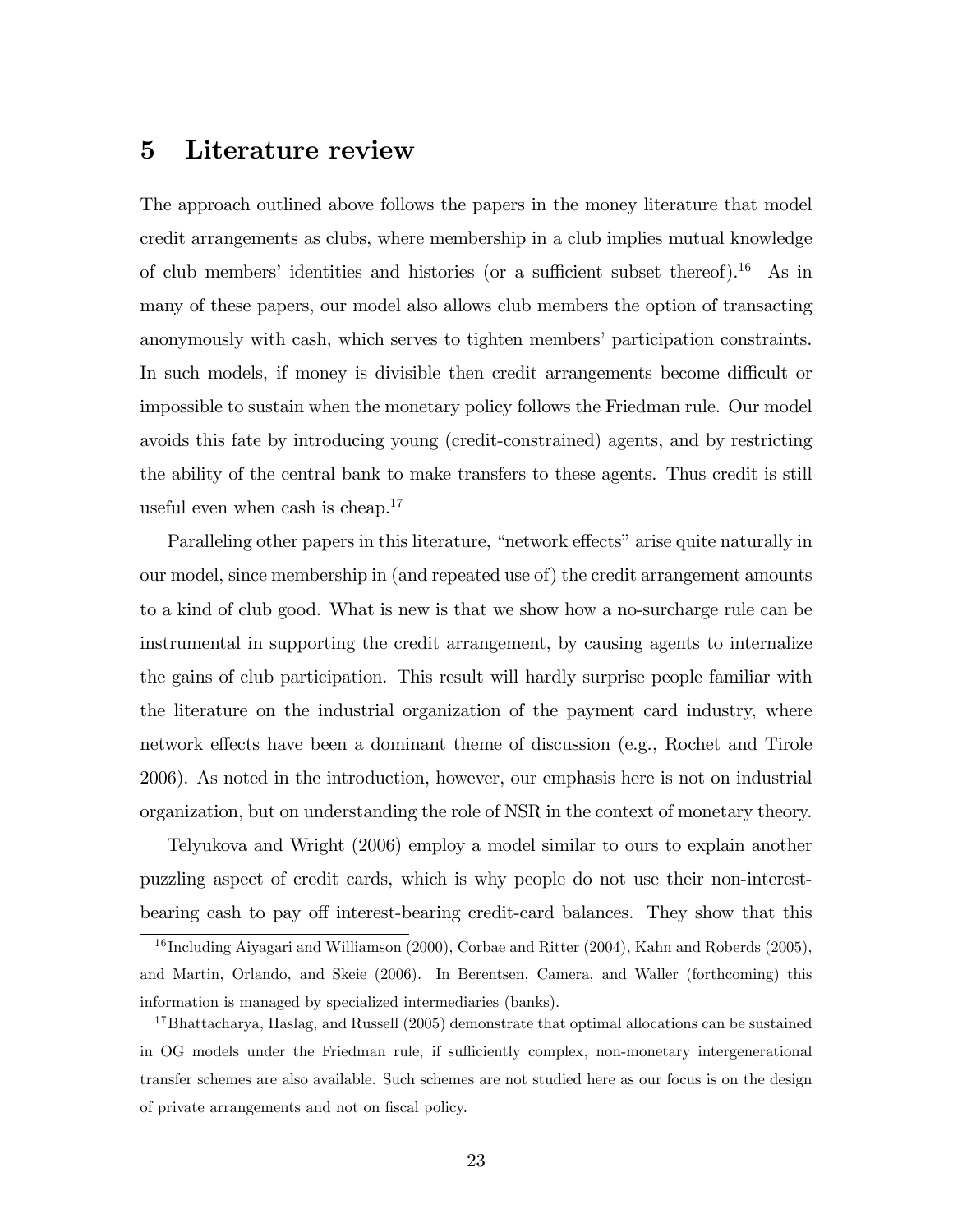situation can persist if buyers are credit-constrained (so that credit cards have value), but cash is more widely accepted than cards (so cash has value). Again our focus is somewhat different, as we try to provide an explanation of how credit cards might displace cash under an optimal payments arrangement, even for purchases by buyers who are not credit constrained.

## 6 Conclusion

Above we have presented an environment where some type of payment system is needed for exchange. Fiat money allows some trades to occur but does not attain a first best allocation, even when the central bank follows the best possible policy, the Friedman rule. A credit-based payment system can improve on allocations attainable by trading only with cash. For monetary policies that are close to the Friedman rule, a no-surcharge rule may be necessary to ensure the viability of the credit-based system.

In the environment studied, no-surcharge is only valuable when there is both limited enforcement of debts and private information about cardholder's ability to supply a good, i.e., "repay." But since these frictions are pervasive in real-world payment situations, this restriction may be seen as more a feature than a limitation.

More generally we have attempted to illustrate how the tools of monetary theory can be applied to the analysis of payment systems. Although our model is quite stylized, it also highlights the key services provided by these systems-identification  $(authentication)$  and record keeping in a fully dynamic, general-equilibrium environment. This approach may prove a useful one in exploring the nature of the benefits such systems provide, as well as the many policy issues associated with their operation.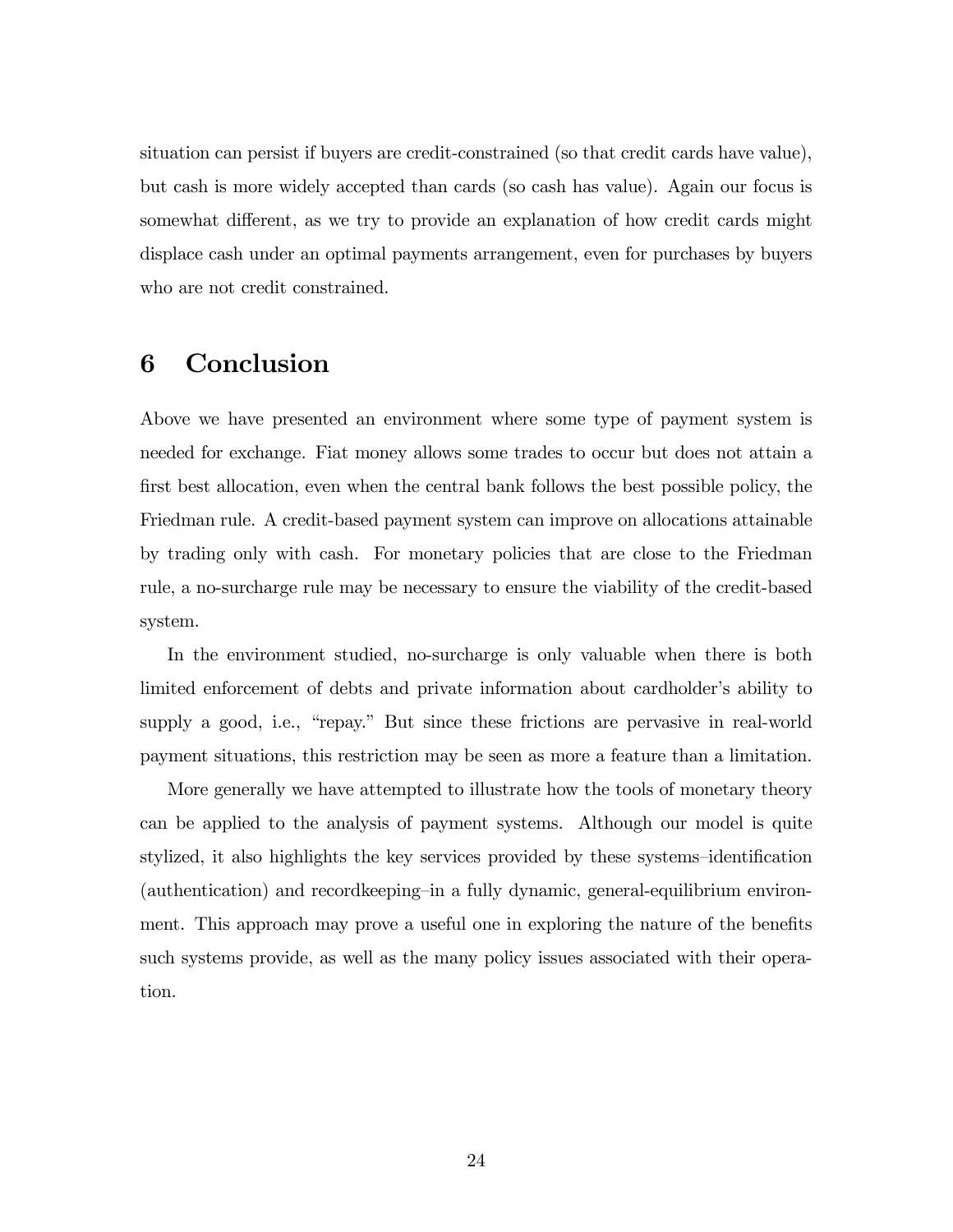## 7 Appendix: proofs

#### 7.1 Derivation of the no-default condition

By definition, agents with balance  $b \in \{K, L, B\}$  do not default whenever

 $Z(b, m) \ge \phi(m - m_{+1}) + \delta W(m_{+1}).$ 

The inactive agents' incentive constraint (11) imposes  $B \geq L$ . Also, from the incentive constraint for sellers (10), we have  $K > B$ . Hence, consumers receive the minimum balance adjustment from participation in the CCS. It is therefore enough to consider the no-default condition for consumers, or

$$
Z(L, m) \ge \phi(m - m_{+1}) + \delta W(m_{+1}). \tag{20}
$$

From the linearity of  $Z$  in  $m$  we have

$$
\phi m + Z(L, 0) \ge \phi (m - m_{+1}) + \delta W (m_{+1}),
$$

so that the no-default constraint (20) becomes

$$
Z(L,0) \geq -\phi m_{+1} + \delta W(m_{+1})
$$

Again using linearity of  $Z$ , this is

$$
\phi_b L + \delta H(0,0) \ge -\phi m_{+1} + \delta W(m_{+1})
$$

From the budget constraint of cash buyers in the trading stage we have  $m_{+1} = p_{+1}q_m$ . Also, from (3) we have  $\phi_{+1}p_{+1} = 1$ . Therefore  $\phi m_{+1} = \frac{\phi}{\phi_{+}}$  $\frac{\phi}{\phi_{+1}}\phi_{+1}p_{+1}q_m = \gamma q_m$ . So condition (20) becomes

$$
\phi_b L + \delta H(0,0) \ge -\gamma q_m + \delta W(m_{+1})
$$

Using linearity of  $H$  this is

$$
\phi_b L + \frac{\delta}{1 - \delta} \left\{ a \left( 1 - n \right) \left[ u \left( q^* \right) - q^* \right] + a \phi_b \left[ nK + \left( 1 - n \right) L \right] + \left( 1 - a \right) \phi_b B \right\} \ge
$$
  

$$
- \gamma q_m + \delta W \left( m_{+1} \right) \Leftrightarrow
$$
  

$$
\phi_b L + \frac{\delta}{1 - \delta} \left\{ a \left( 1 - n \right) \left[ u \left( q^* \right) - q^* \right] - \left( 1 - \delta \right) \mu \right\} \ge -\gamma q_m + \delta W \left( m_{+1} \right)
$$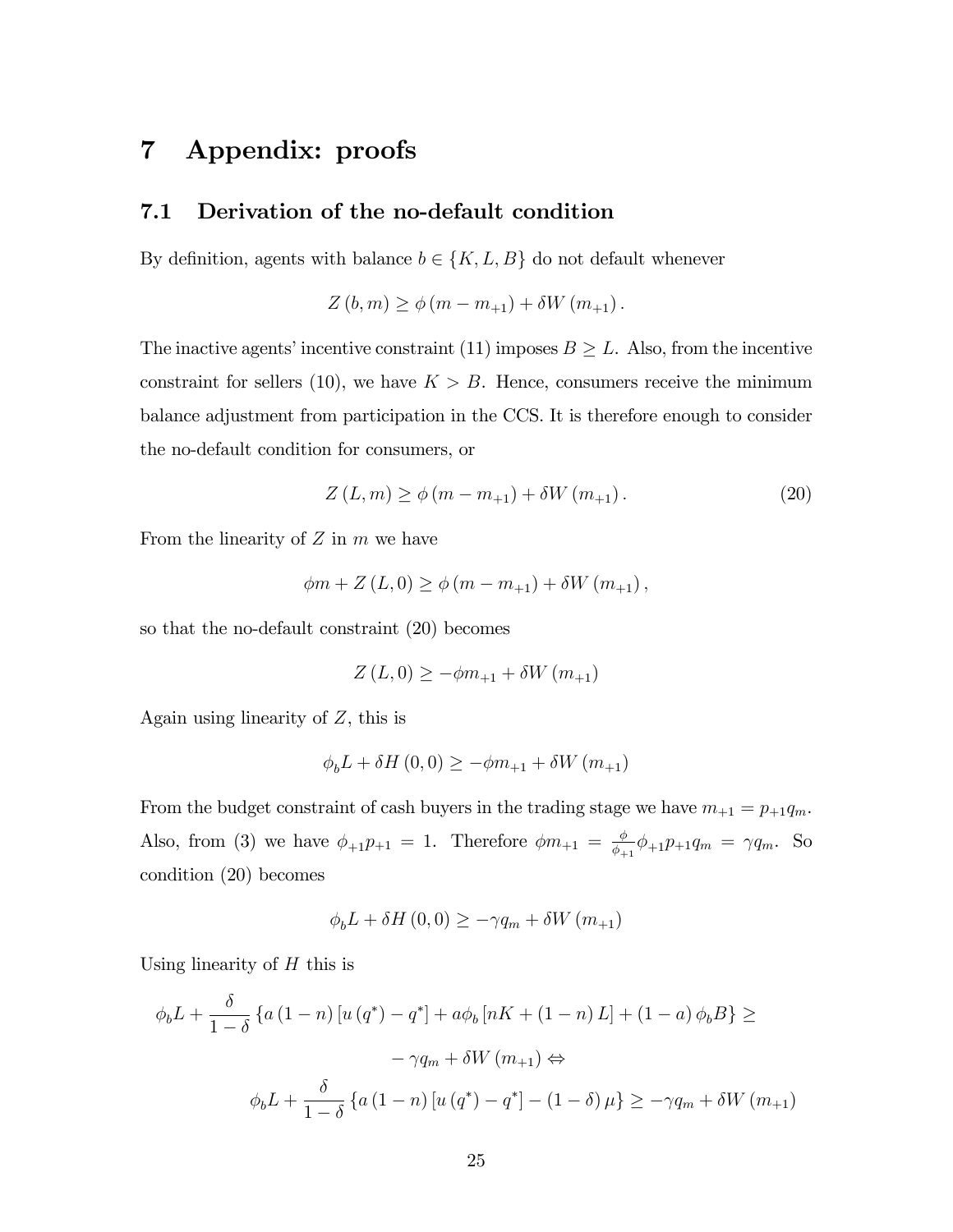where the last inequality follows from  $(8)$ . Therefore we may restate  $(20)$  as

$$
\begin{aligned}\n\phi_b L - \delta \mu + \frac{\delta a (1 - n)}{1 - \delta} \left[ u \left( q^* \right) - q^* \right] &\geq -\gamma q_m + \delta W \left( m_{+1} \right) \\
&\geq -\gamma q_m + \frac{\delta a (1 - n)}{1 - \delta} \left[ u \left( q_m \right) - q_m \right]\n\end{aligned}
$$

To derive the second inequality, we used the fact that the expected hours worked on the settlement stage for a cash agent are by market clearing  $a [(1 - n) h_b + nh_s] +$  $(1 - a) h_i = 0$ . Rearranging terms, the no-default condition is then given by

$$
\phi_b L - \delta \mu \ge -\gamma q_m + \frac{\delta a \left(1 - n\right)}{1 - \delta} \left[ u \left( q_m \right) - u \left( q^* \right) - \left( q_m - q^* \right) \right]
$$

#### 7.2 Proof of Proposition 2

**Proof.** Normalizing  $\phi_b = 1$  we have two equilibrium equations characterizing the cash side of the economy:

$$
\frac{\gamma - \delta}{\delta} = (1 - n) [u'(q_m) - 1]
$$

$$
\gamma = 1 + \tau.
$$

Hence, we need  $\gamma \geq \delta$ . The constraints on the credit side of the economy are

$$
B \geq L
$$
  
\n
$$
-\frac{(1-n)}{n}q^* + K - B \geq 0
$$
  
\n
$$
u(q^*) + L - B \geq u(q_m) - q_m
$$
  
\n
$$
L - \delta \mu \geq -\gamma q_m + \frac{\delta a(1-n)}{1-\delta} [u(q_m) - u(q^*) - (q_m - q^*)]
$$
  
\n
$$
a [nK + (1-n)L] + (1-a)B = -(1-\delta)\mu
$$

From these constraints it follows that setting  $B = L$  slackens all the other constraints, thus increasing the set of parameters for which a cash-credit equilibrium exists. Hence we set  $B = L$  in what follows. The inequalities for the credit side of the economy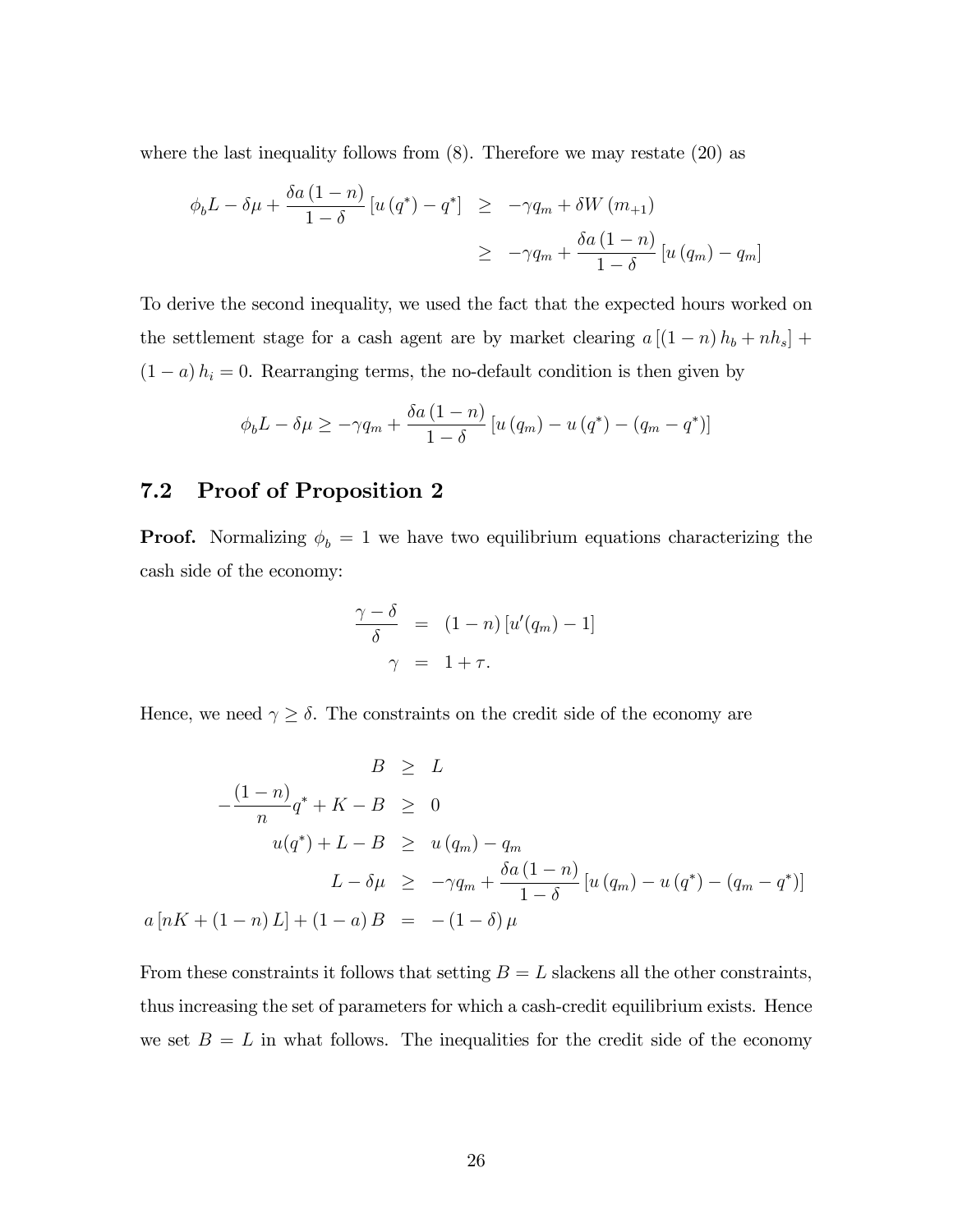then become

$$
-\frac{(1-n)}{n}q^* + K \ge L\tag{21}
$$

$$
u(q^*) \ge u(q_m) - q_m \tag{22}
$$

$$
L - \delta \mu \ge -\gamma q_m + \frac{\delta a \left(1 - n\right)}{1 - \delta} \left[ u \left( q_m \right) - u \left( q^* \right) - \left( q_m - q^* \right) \right] \tag{23}
$$

$$
a[nK + (1 - n)L] + (1 - a)L = -(1 - \delta)\mu \tag{24}
$$

Condition  $(22)$  is always satisfied and is therefore redundant. From the cost-recovery condition we get an expression for  $K$  as a function of  $L$ .

$$
K = -\frac{(1 - an)L + (1 - \delta)\mu}{an} \tag{25}
$$

(Note that the merchant fee measured in terms of the numeraire is  $\phi p - K / \left[ \frac{(1-n)}{n} q^* \right] =$  $1 - nK/[(1 - n) q^*]$ .) Substituting (25) in (21) we can reduce the constraints for the credit arrangement to

$$
-\frac{(1-n)}{n}q^* - \frac{(1-an)L + (1 - \delta)\mu}{an} \ge L
$$
  

$$
L - \delta\mu \ge -\gamma q_m + \frac{\delta a(1-n)}{1-\delta} [u (q_m) - u (q^*) - (q_m - q^*)]
$$

Arranging terms we get

$$
-a(1-n) q^* - (1 - \delta) \mu \geq L
$$
  

$$
L - \delta \mu \geq -\gamma q_m + \frac{\delta a (1-n)}{1-\delta} [u (q_m) - u (q^*) - (q_m - q^*)]
$$

Therefore an equilibrium exists if

$$
-a(1-n) q^* - (1 - \delta) \mu \ge L \ge \delta \mu - \gamma q_m + \frac{\delta a (1-n)}{1-\delta} [u (q_m) - u (q^*) - (q_m - q^*)]
$$

or if

$$
-a(1-n) q^* - \mu \ge -\gamma q_m + \frac{\delta a (1-n)}{1-\delta} [u (q_m) - u (q^*) - (q_m - q^*)]
$$

which is equivalent to

$$
a(1-n) q^* + \mu - \frac{\delta a(1-n)}{1-\delta} \left[ u(q^*) - q^* \right] \leq \gamma q_m - \frac{\delta a(1-n)}{1-\delta} \left[ u(q_m) - q_m \right]. \tag{26}
$$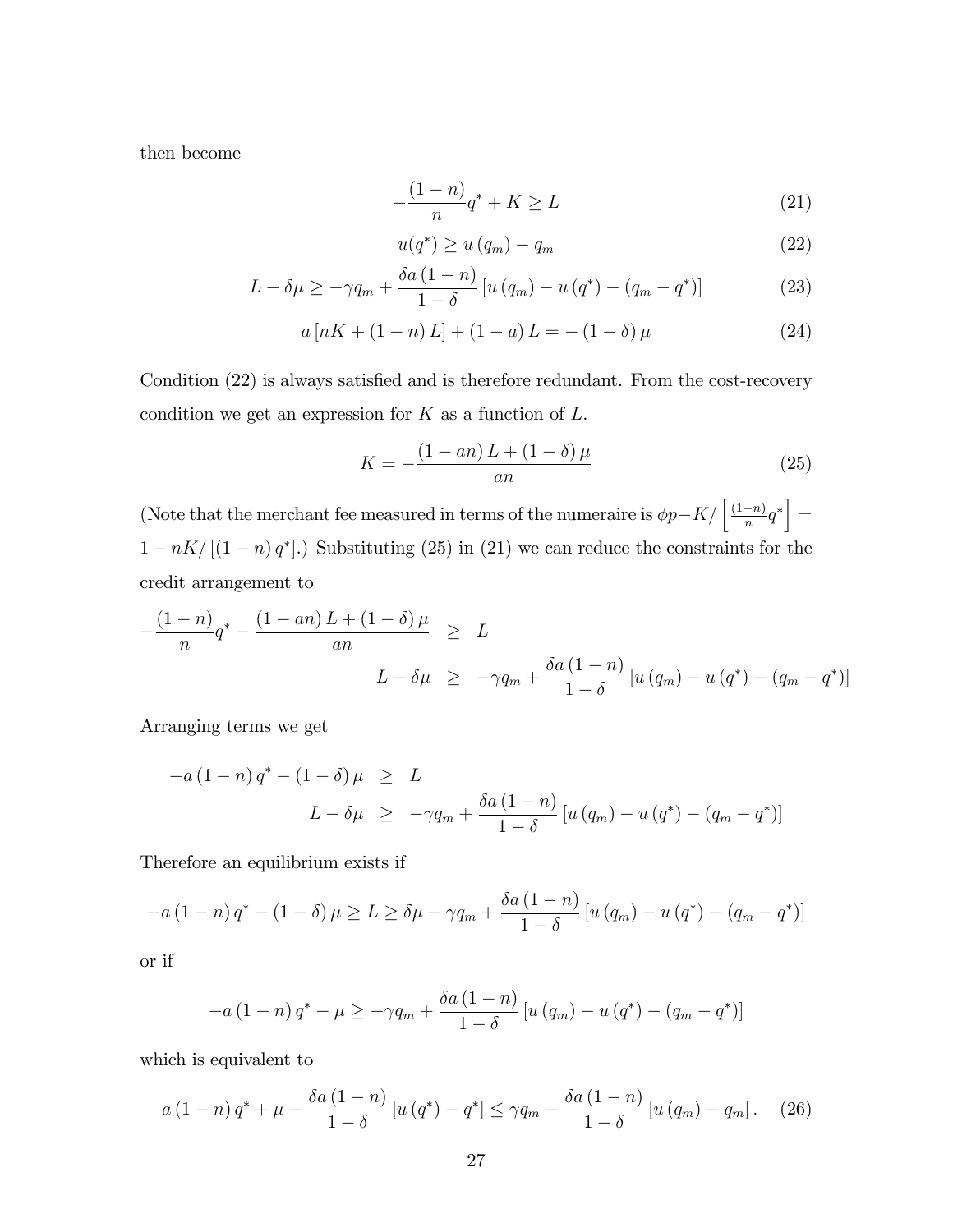When  $\gamma > \delta$ , the left hand side of (26) is constant in  $\gamma$ , while the derivative of the right hand side is

$$
q_{m} + \gamma \frac{dq_{m}}{d\gamma} - \frac{\delta a\left(1-n\right)}{1-\delta} \left[u'\left(q_{m}\right) - 1\right] \frac{dq_{m}}{d\gamma}
$$

where using the equilibrium condition on the money market

$$
\frac{\gamma - \delta}{\delta} = a (1 - n) [u'(q_m) - 1]
$$

we have

$$
1 = \delta a (1 - n) u''(q_m) \frac{dq_m}{d\gamma}, \text{ and}
$$

$$
\frac{dq_m}{d\gamma} = \frac{1}{\delta a (1 - n) u''(q_m)} < 0
$$

Therefore, the derivative of the right hand side is

$$
q_m + \gamma \frac{dq_m}{d\gamma} - \frac{\delta}{1 - \delta} \frac{\gamma - \delta}{\delta} \frac{dq_m}{d\gamma}
$$
  
= 
$$
q_m + \left(\gamma - \frac{\gamma - \delta}{1 - \delta}\right) \frac{dq_m}{d\gamma}
$$
  
= 
$$
q_m + \delta \left(\frac{1 - \gamma}{1 - \delta}\right) \frac{dq_m}{d\gamma}
$$
  
= 
$$
q_m + \delta \left(\frac{1 - \gamma}{1 - \delta}\right) \frac{1}{\delta a \left(1 - n\right) u''(q_m)}
$$
  
= 
$$
q_m + \left(\frac{1 - \gamma}{1 - \delta}\right) \frac{1}{a \left(1 - n\right) u''(q_m)}
$$

Now

$$
\gamma = \delta a (1 - n) [u'(q_m) - 1] + \delta
$$

so the derivative of the right hand side is

$$
q_m + \left(1 - \frac{\delta a (1-n) [u'(q_m) - 1] + \delta}{1 - \delta} \right) \frac{1}{a (1-n) u''(q_m)} =
$$
  

$$
q_m - \frac{\delta [u'(q_m) - 1]}{(1 - \delta) u''(q_m)} + \frac{1 - 2\delta}{a (1-n) u''(q_m)} > 0
$$

which is guaranteed if  $\delta$  is higher than 1/2. Therefore under this condition the RHS of (26) is increasing in  $\gamma$ . Now, at  $\gamma = \delta$ , we have  $q_m = q^*$  so that (26) becomes

$$
a(1-n)q^* + \mu \le \delta q^*
$$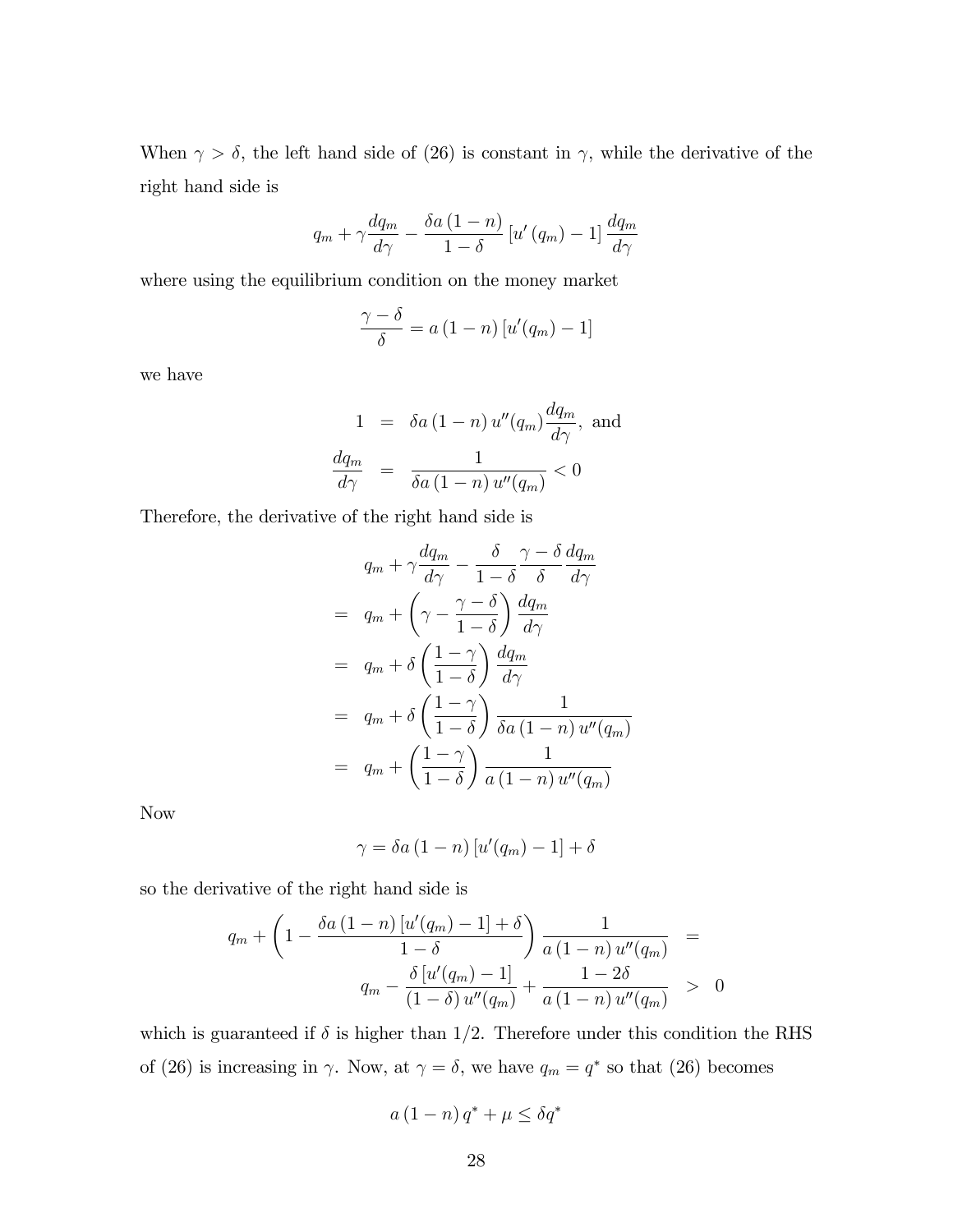This condition is satisfied if  $\delta$  is close enough to one and  $\mu$  is small enough. If this condition holds for some  $\mu$ , then (26) holds for all  $\gamma > \delta$ . However if the above condition does not hold, then  $\gamma$  must be increased. Then either there is a  $\bar{\gamma}(\mu)$  high enough so that (26) holds with equality (and therefore holds with strict inequality for all  $\gamma > \bar{\gamma}(\mu)$ , or (26) never holds (this is the case if for instance  $\mu$  is large and the RHS of (26) reaches an asymptote as  $\gamma \to \infty$ , which depends on the third derivative of the utility function). Therefore, there is a  $\mu'$  such that for all  $\mu < \mu'$ , (26) holds if and only if  $\gamma \geq \overline{\gamma}(\mu)$ . Furthermore  $\overline{\gamma}'(\mu) > 0$ .

Finally, a cash-credit equilibrium will not exist if the expected payoff from participating in the credit scheme is negative, that is if

$$
a(1-n) [u (q^*) - q^*] - (1 - \delta) \mu \leq 0,
$$

or if

$$
\widehat{\mu} = \frac{a(1-n)}{(1-\delta)} \left[ u\left(q^*\right) - q^* \right] \leq \mu.
$$

Therefore a cash-credit equilibrium exists if and only if  $\mu \leq \overline{\mu} = \max \{\hat{\mu}, \mu'\}$ .

#### 7.3 Proof of Proposition 3

Proof. Credit increases welfare relative to cash whenever the expected welfare in the credit economy is higher than the expected welfare in the cash economy, i.e., when

$$
\frac{1}{1-\delta} \left\{ a \left( 1-n \right) \left[ u \left( q^* \right) - q^* \right] - \left( 1-\delta \right) \mu \right\} \ge a n \left( -q_s^y + \phi p q_s^y \right) + \phi m_{+1} + \frac{\delta}{1-\delta} a \left( 1-n \right) \left[ u \left( q^* \right) - q^* \right]
$$

Recalling that  $p\phi = 1$  and  $\phi m_{+1} = \gamma q_m$ , this is equivalent to

$$
\frac{1}{1-\delta}\left\{a\left(1-n\right)\left[u\left(q^*\right)-q^*\right]-\left(1-\delta\right)\mu\right\}\geq \gamma q_m+\frac{\delta}{1-\delta}a\left(1-n\right)\left[u\left(q^*\right)-q^*\right]
$$

Which, under the best-case scenario for cash (Friedman rule) is the same as

$$
\frac{1}{1-\delta} \left\{ a \left( 1-n \right) \left[ u \left( q^* \right) - q^* \right] - \left( 1-\delta \right) \mu \right\} \ge \delta q^* + \frac{\delta}{1-\delta} a \left( 1-n \right) \left[ u \left( q^* \right) - q^* \right] \Leftrightarrow
$$
\n
$$
\left( 1-\delta \right) a \left( 1-n \right) \left[ u \left( q^* \right) - q^* \right] - \left( 1-\delta \right) \mu \ge \left( 1-\delta \right) \delta q^*
$$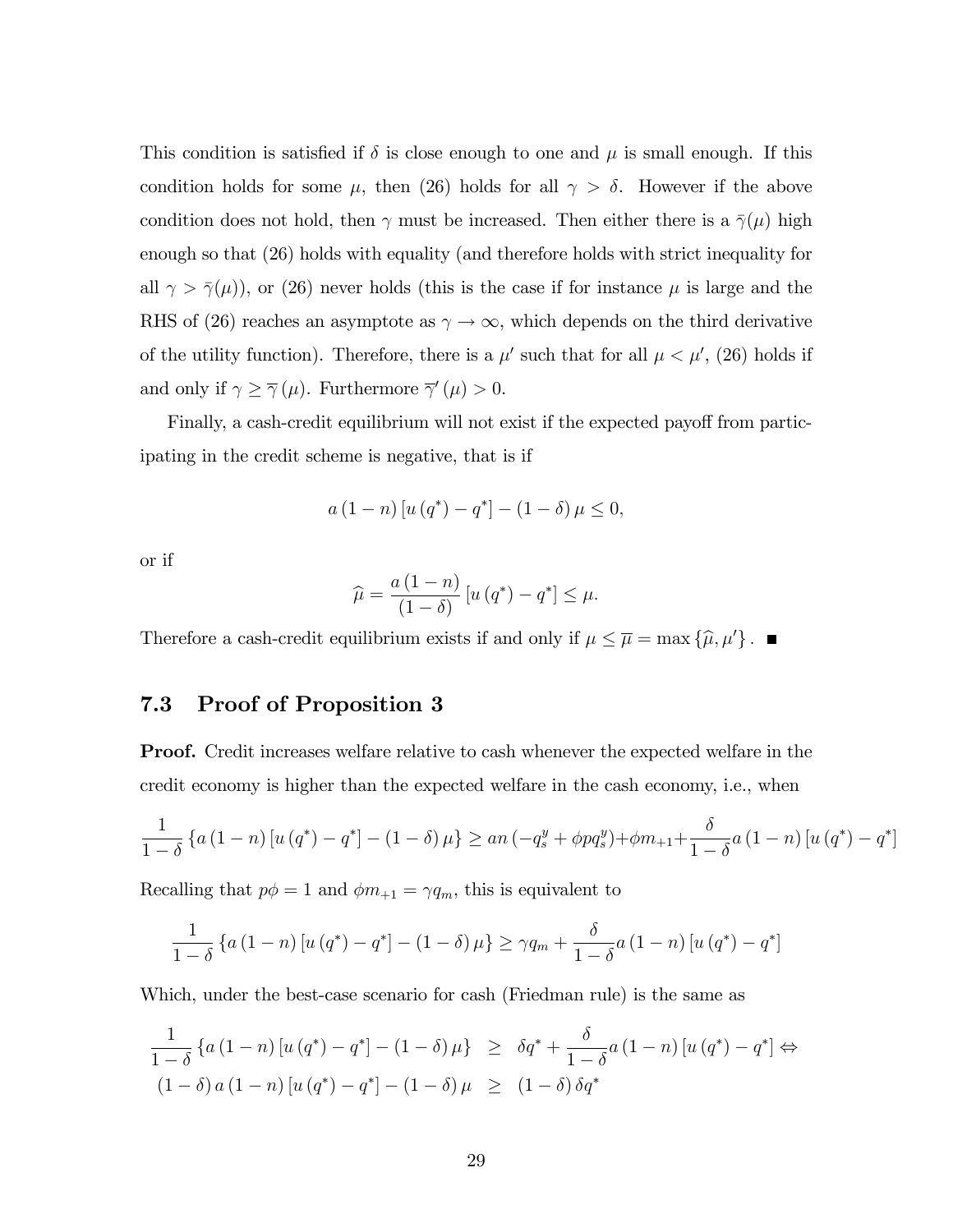Therefore credit dominates cash for

$$
\mu > \mu^* \equiv a\left(1 - n\right) \left[ u\left(q^*\right) - q^* \right] - \delta q^*
$$

 $\blacksquare$ 

#### 7.4 Derivations of NSR and merchant fees

Recall the NSR holds if

$$
-q^* \leq L
$$

Using the lower bound on  $L$  from  $(26)$ , this will hold when

$$
\delta\mu - \gamma q_m + \frac{\delta a \left(1 - n\right)}{1 - \delta} \left[ u \left( q_m \right) - u \left( q^* \right) - \left( q_m - q^* \right) \right] \geq -q^*
$$

setting  $\gamma = \delta$ , this reduces to

$$
\delta \mu - \delta q^* \ge -q^* \Leftrightarrow
$$
  

$$
(1 - \delta) q^* \ge -\delta \mu
$$

which is always true.

Let us now check the upper bound value for  $K$ . Again using the lower bound on  $L$  we have

$$
anK = -(1 - \delta) \mu - (1 - an) L
$$
  
\n
$$
\leq -(1 - \delta) \mu - (1 - an) \left[ \delta \mu - \gamma q_m + \frac{\delta a (1 - n)}{1 - \delta} \left[ u (q_m) - u (q^*) - (q_m - q^*) \right] \right] \Leftrightarrow
$$
  
\n
$$
anK \leq -(1 - an\delta) \mu - (1 - an) \left[ -\gamma q_m + \frac{\delta a (1 - n)}{1 - \delta} \left[ u (q_m) - u (q^*) - (q_m - q^*) \right] \right]
$$

When  $\gamma = \delta$ , the last inequality becomes

$$
K \le \frac{(1 - an)}{an} \delta q^* - \frac{(1 - an\delta)}{an} \mu
$$

When they sell for cash, producers get  $p\frac{(1-n)}{n}q^*$  which equals in terms of the numeraire good  $\phi p \frac{(1-n)}{n} q^* = \frac{(1-n)}{n} q^*$ . But since

$$
\frac{(1 - an)}{an} \delta q^* - \frac{(1 - an\delta)}{an} \mu \le \frac{(1 - n)}{n} q^* \Leftrightarrow
$$
  

$$
(1 - an) \delta q^* - (1 - an\delta) \mu \le a (1 - n) q^*
$$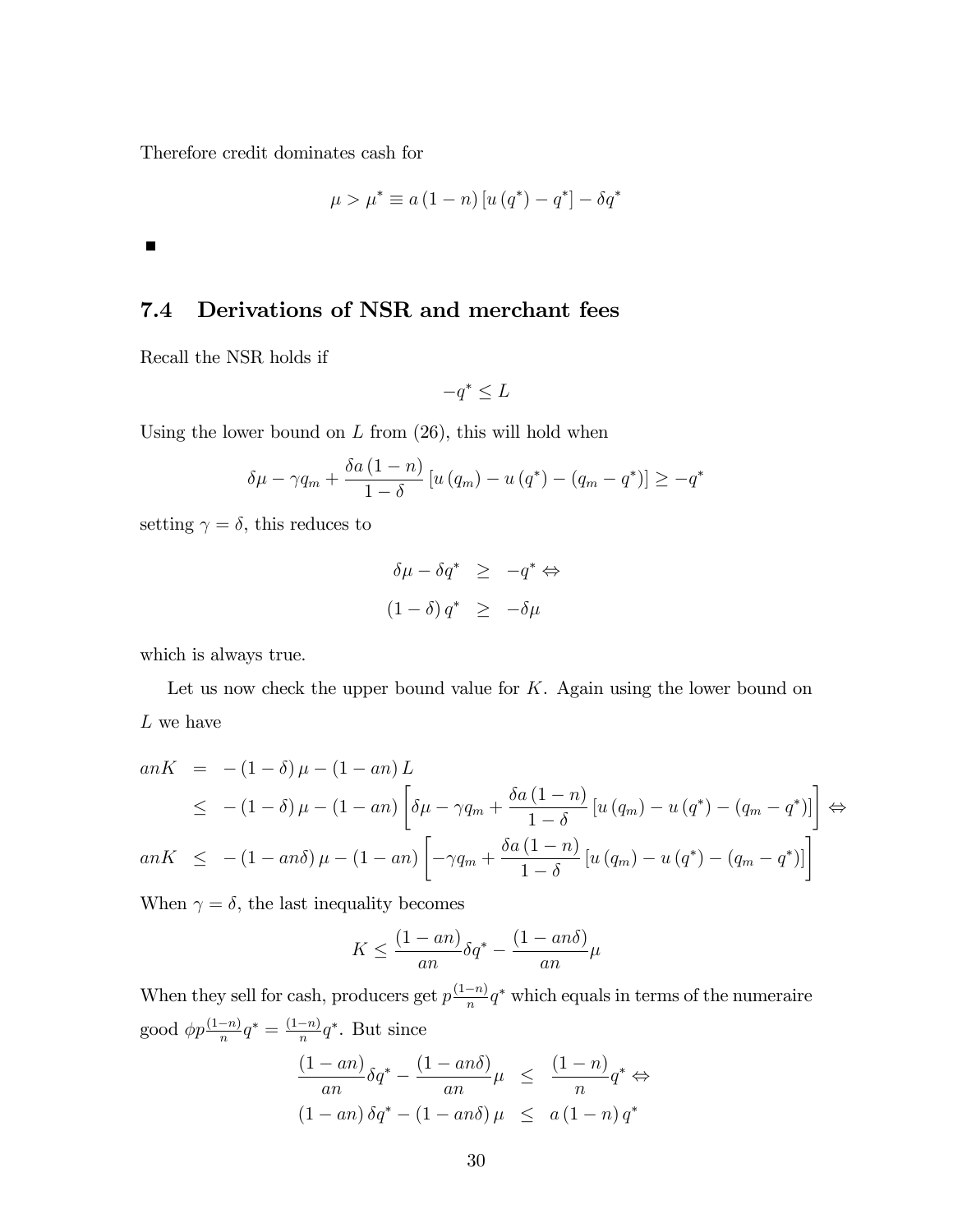holds for a close enough to 1 and  $\mu > 0$ , producers paid by credit are receive less than those who are paid by cash (note however that a cash producer must still make a payment to the CCS as an "inactive" agent to remain within the CCS). Under the no-default condition, however, producers are still willing to participate in the CCS, and receive payment through the CCS, as they will benefit from the CCS when they are consumers.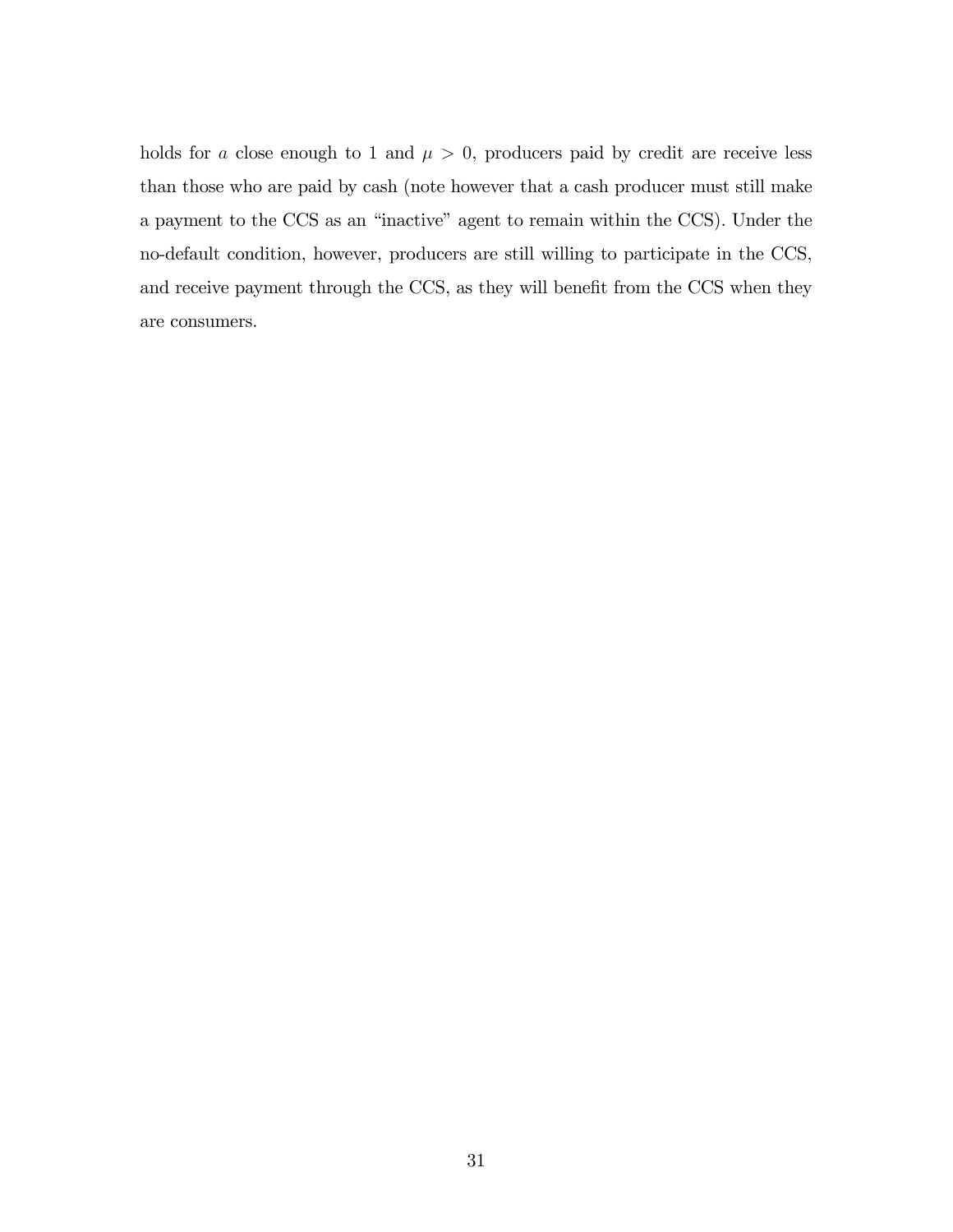## References

- [1] Aiyagari, S. Rao and Stephen D. Williamson, 2000. "Money and Dynamic Credit" Arrangements with Private Information," Journal of Economic Theory, 91 (2), 248-79.
- [2] Bhattacharya, Joydeep, Joseph Haslag, and Steven Russell, 2005. "The Role of Money in Two Alternative Models: When is the Friedman Rule Optimal and Why?" *Journal of Monetary Economics* 52, 1401-1433.
- [3] Berentsen, Aleksander, Gabriele Camera, and Christopher Waller, (forthcoming). "Money, Credit and Banking," forthcoming in the *Journal of Economic* Theory.
- [4] Chakravorti, Sujit, 2003. Theory of Credit Card Networks: a Survey of the Literature, Review of Network Economics 2, 50-68.
- [5] Chakravorti, Sujit and Ted To, 1999. "A Theory of Credit Cards." Federal Reserve Bank of Chicago Working Paper 1999-16.
- [6] Committee on Payment and Settlement Systems, 2006. Statistics on payment and settlement systems in selected countries-Figures for 2004 (Basel, Bank for International Settlements).
- [7] Corbae, Dean and Joseph Ritter, 2004. "Decentralized Credit and Monetary Exchange without Public Record Keeping," Economic Theory, 24, 933-951.
- [8] Evans, David S., and Richard Schmalensee, 2005. "The Economics of Interchange Fees and Their Regulation: an Overview." Paper delivered at Interchange Fees in Credit and Debit Card Industries: What role for Public Authorities?, Federal Reserve Bank of Kansas City, May.
- [9] Freeman, Scott, 1996. "The Payments System, Liquidity, and Rediscounting," American Economic Review 86, 1126-1138.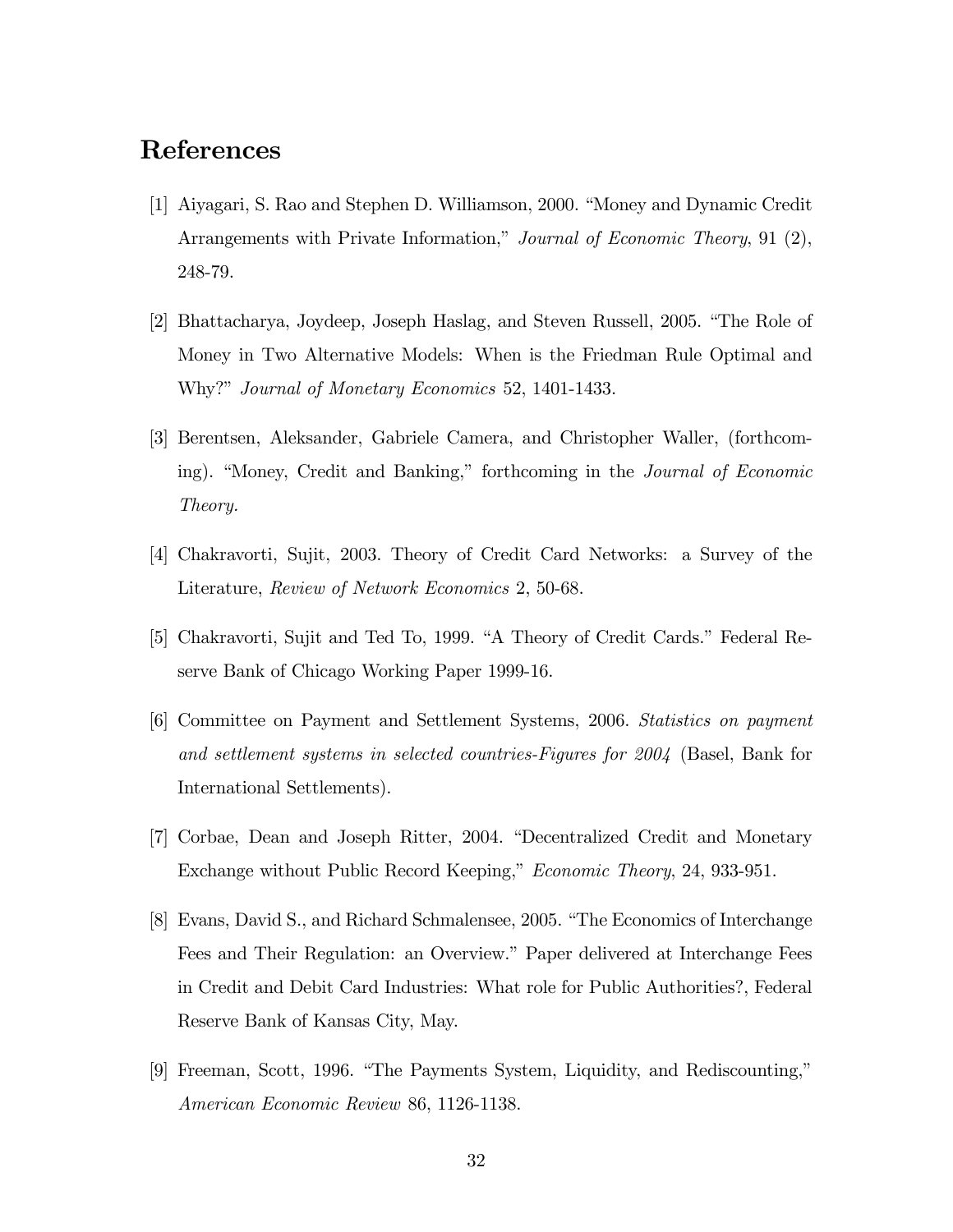- [10] Garcia-Swartz, Daniel D., Robert W. Hahn, and Anne Layne-Farrar, 2006. "The Move Toward a Cashless Society: A Closer Look at Payment Instrument Economics," Review of Network Economics 5(2), 175-198.
- [11] Gerdes, Geoffrey, Jack K. Walton II, May X. Liu, and Darrel W. Parke, 2005. "Trends in the Use of Payment Instruments in the United States," Federal Reserve Bulletin 91, 180-201.
- [12] Humphrey, David, Magnus Willesson, Ted Lindblom, and Göran Bergendahl, 2003. "What Does It Cost to Make a Payment?" Review of Network Economics 2(2), 159-174.
- [13] Hunt, Robert M., 2003. "An Introduction to the Economics of Payment Card Networks," Review of Network Economics 2, 80-96.
- $[14]$  Kahn, Charles M. and William Roberds, 2005. "Credit and Identity Theft," Federal Reserve Bank of Atlanta Working Paper 2005-19.
- [15] Klee, Elizabeth, 2006. "Families' Use of Payment Instruments during a Decade of Change in the U.S. Payment System," Board of Governors of the Federal Reserve System Finance and Economics Discussion Paper 2006-01.
- [16] Kocherlakota, Narayana R., 1998. "Money is Memory," Journal of Economic Theory 81, 232-251.
- [17] Koeppl, Thorsten, Cyril Monnet, and Ted Temzelides, 2005. "A Dynamic Model of Settlement."
- [18] Lacker, Jeffrey M. and Stacey L. Schreft, 1996. "Money and Credit as Means of Payment," Journal of Monetary Economics 38, 3-23.
- [19] Lagos, Ricardo, and Randall Wright, 2005. "A Unified Framework for Monetary Theory and Policy Analysis," Journal of Political Economy 113(3), 463-484.